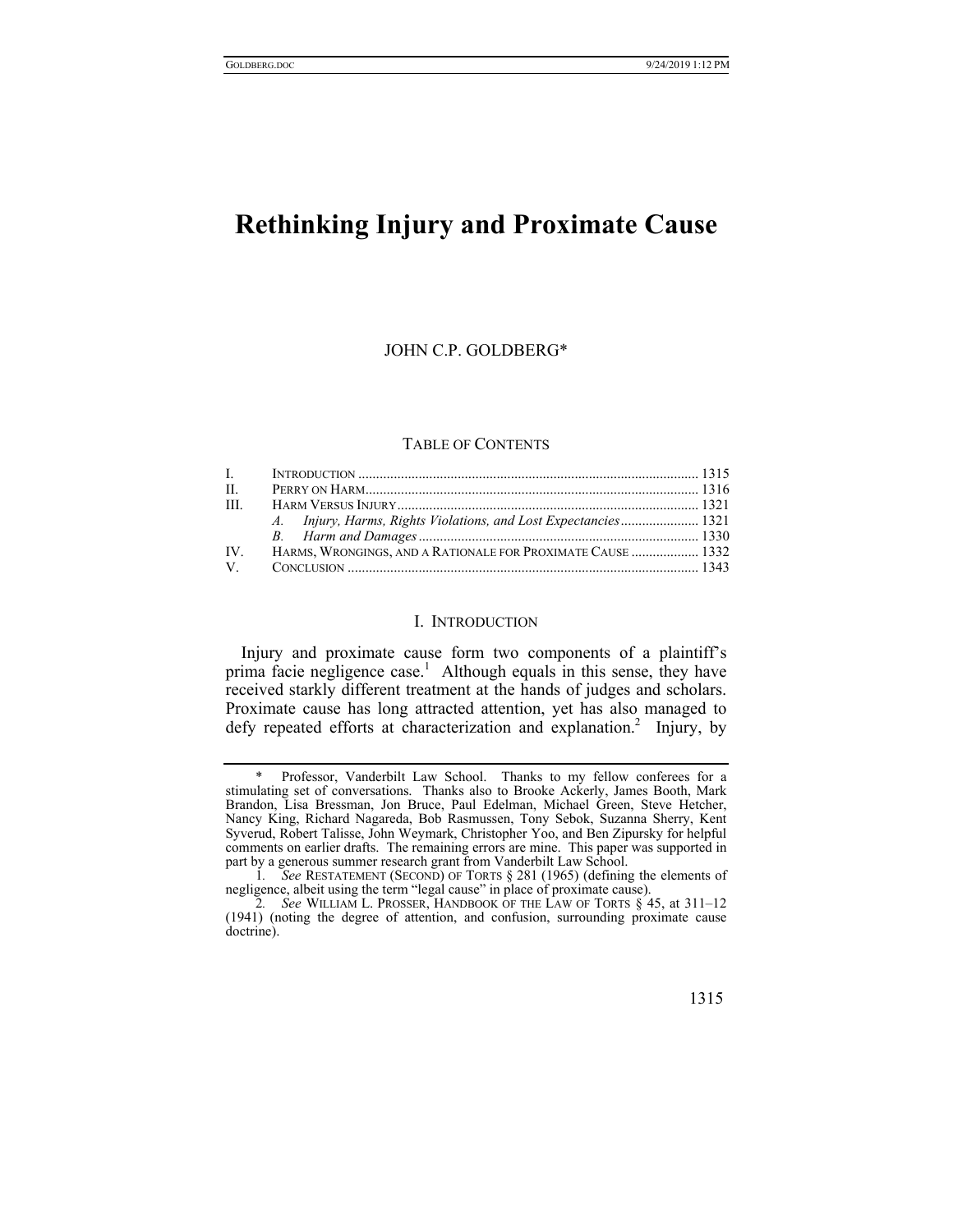contrast, seems to have been largely ignored.<sup>3</sup>

One of the many virtues of Professor Perry's paper<sup>4</sup> is that it prompts reconsideration of this disparate treatment from both ends. By offering a subtle and rich account of the related concept of "harm," Perry permits us to see that the concept of "injury" is normative, contestable, and therefore laden with interesting questions. Likewise, his analysis provides a springboard from which to launch an inquiry into proximate cause. In this Commentary, I will undertake both of these projects, first, by reviewing and elaborating Professor Perry's thoughtful analysis of harm, then by analyzing the distinction between the concepts of harm and injury, and finally by sketching an account of proximate cause that can help explain why it has a legitimate role to play in negligence law.

## II. PERRY ON HARM

Professor Perry proceeds primarily by working against contrary analyses offered by Joel Feinberg and Seana Shiffrin.<sup>5</sup> My comments will not attempt to retrace his critique of their work—it is clearly laid out in his paper. Instead, I will try to reconstruct Perry's positive claims about harm.

His most basic claim is that a person can be said to suffer a harm *only if some relevant interest of hers has been adversely affected*. 6 Built into this proposition are at least five discrete claims, each of which has further implications. To summarize, and without introducing various qualifications to be developed below, Perry maintains that:

- (1) Harm is a normative concept rather than a purely descriptive concept.
- (2) Individual instances of harm are, as a normative matter, treated as discrete effects, even when accompanied by offsetting benefits.

 <sup>3.</sup> Despite noting the existence of the injury element in torts such as negligence, two of the leading torts treatises omit any separate treatment of the injury requirement. *See* DAN B. DOBBS, THE LAW OF TORTS xv–xxxiii (2000) (demonstrating the absence of a separate listing for the injury requirement); W. PAGE KEETON ET AL., PROSSER AND KEETON ON THE LAW OF TORTS xxv–xxx (W. Page Keeton ed., 5th ed. 1984) (same). The thinking seems to be that there is little to be gained from analyzing what renders a broken leg or shattered psyche an injury.

 <sup>4.</sup> Stephen Perry, *Harm, Counterfactuals, and Compensation*, 40 SAN DIEGO L. REV. 1283 (2003).

 <sup>5.</sup> *See* JOEL FEINBERG, *Wrongful Life and the Counterfactual Element in Harming*, *in* FREEDOM AND FULFILLMENT: PHILOSOPHICAL ESSAYS 3 (1992); Seana Valentine Shiffrin, *Wrongful Life, Procreative Responsibility, and the Significance of Harm*, 5 LEGAL THEORY 117 (1999).

 <sup>6.</sup> Perry, *supra* note 4, at 1303, 1309.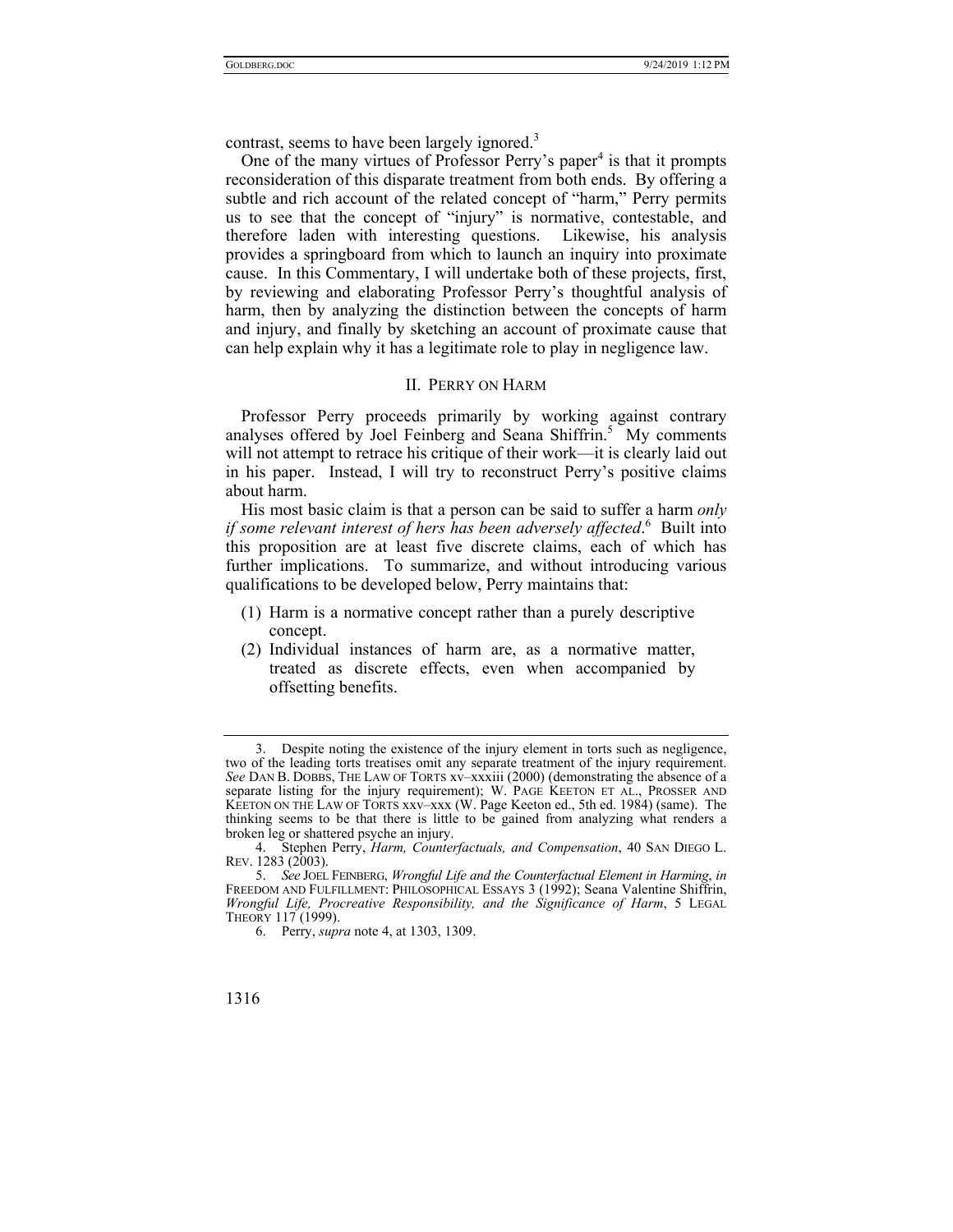- (3) Harm generally can be described independently of how it comes about.
- (4) Whether one has suffered an adverse effect on one's interests is and ought to be assessed historically, rather than counterfactually.
- (5) Determinations of the appropriate measure of compensation for harm may appropriately rely on a different criterion than the historical criterion used to determine if harm has occurred.

Let me briefly elaborate each of these claims.

It is tempting to think of ascriptions of harm as descriptions of facts. Indeed, core instances of harm, such as broken limbs, seem to be particularly brutish in their factualness. Yet the inference from brutishness to factualness is misleading. Broken limbs are treated as obvious harms not because harm is a matter of unadorned fact, but because, on almost any plausible normative account of human wellbeing, dramatic loss of physical integrity will count as a significant setback.<sup>7</sup> The fact of the matter as to whether  $X$ 's limb is broken matters to the assessment of whether harm has occurred. But the assessment is not only factual.

So Perry's first claim is that harm is a normative concept rather than simply a factual one. More specifically, he cashes out the normativity of harm in terms of a substantive distinction among human interests.<sup>8</sup> It is only if a person suffers a setback to the right sort of interest that she may claim to be harmed. It follows that an adverse effect on a person's interests is a necessary but not a sufficient condition for the existence of harm. This is because, if the interest affected is not the right sort of interest, then the adverse effect on it does not count as harm.<sup>9</sup>

Although he is not concerned in this paper to provide a description of what counts as the right sort of interest, Perry posits that there is a set of

 <sup>9.</sup> Perry also points out that de minimis interferences to core interests might not suffice to count as harms. *Id.* at 1303.



 <sup>7.</sup> One can imagine a conception of life in which instances of dramatic loss of physical integrity do not count as harms but instead as benefits. For example, it is sometimes said that there is an overall benefit in becoming partly disabled (e.g., by losing one's hearing) because it is only by doing so that one can gain access to previously unavailable goods of community, spirituality, self-knowledge, etc. This just highlights the fact that the question of what sort of effect should count as a harm will depend on contestable judgments of political, moral, and legal theory.

 <sup>8.</sup> Perry, *supra* note 4, at 1295.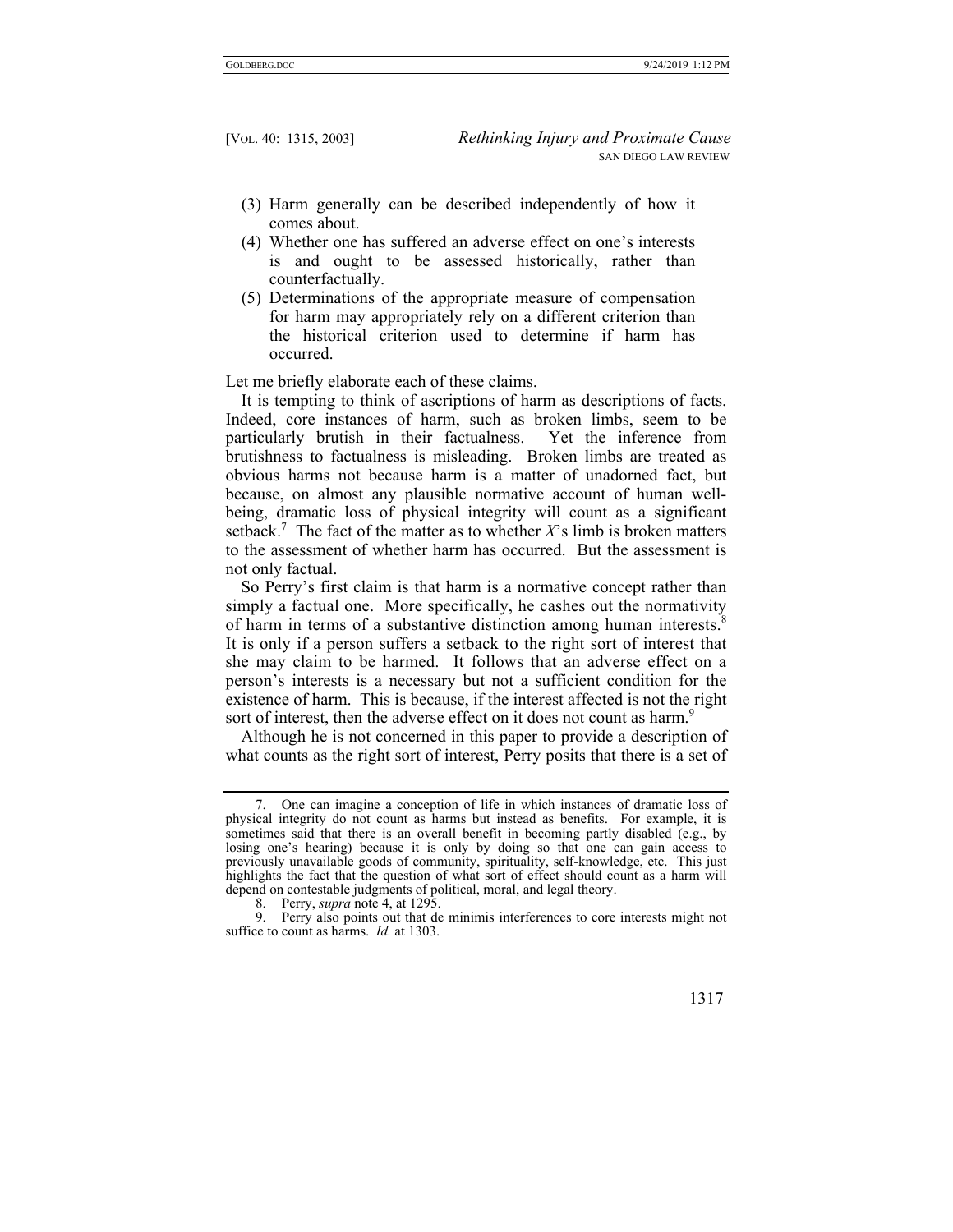"core" interests that, when adversely affected, generate harms. That core, he supposes, includes an individual's interests in bodily integrity, pain avoidance, and emotional tranquility. By contrast, his prime exemplar of a category of noncore (secondary) interests is the category of "recursive" (or meta-) interests: interests in core interests. The interest in avoiding a *heightened probability* of lost bodily integrity—as opposed to lost bodily integrity itself—is an example of a recursive interest. Perry believes that it is perfectly intelligible to describe recursive interests as being adversely affected. Indeed, he posits that individuals may sometimes have a right against others that they avoid acting so as to interfere with these sorts of secondary interests.<sup>10</sup> Still, such interferences do not, in his analytic taxonomy, count as harms.<sup>11</sup>

Perry next maintains that, *for purposes of determining whether a harm has occurred*, the law ordinarily conceptualizes harms discretely.<sup>12</sup> Thus, if a person suffers a setback to a relevant interest, but also obtains a comparable or greater gain to that interest, or some other interest, the gain is not treated as *annulling* the harm. For example, suppose rescuer *D* intentionally breaks unconscious *P*'s arm in order to pull her from the wreckage of an accident and thereby save her life. By saving *P*, *D* has conferred a benefit to *P* that can be supposed to outweigh the adverse effect on *P*'s bodily integrity. Still, according to Perry, the law usually does not, and conceptually we should not, treat the benefit of being saved as somehow undoing the fact that *P* suffered the harm of a broken arm. Of course, one might conclude that the benefit conferred on *P*  should affect our assessment of whether *D* was *justified* in harming *P*. Alternatively, *D* might be entitled to an offset against any damages he has to pay by virtue of having caused a harm to *P*. But none of this denies that *P* experienced a harm.

Perry's third claim is that the issue of *whether* a person has suffered harm is, except in one special set of cases, analytically distinguishable

<sup>12</sup>*. Id*. at 1304–05.



<sup>10</sup>*. Id*. at 1305–08. In an analysis somewhat similar to Perry's, Professor Zipursky and I have distinguished between "intermediate" and "ultimate" harms, as well as "unripened" and "target" harms, and argue that only ultimate or target harms confer on the victim the ability to satisfy the "injury" element of the negligence tort. John C.P. Goldberg & Benjamin C. Zipursky, *Unrealized Torts*, 88 VA. L. REV. 1625, 1650 (2002). I leave for another day whether clear analysis is best promoted by distinguishing (as we do) among two types of "harm," only one of which constitutes injury, as opposed to, or in addition to, distinguishing between setbacks that amount to harms and setbacks that do not (as Perry does).

 <sup>11.</sup> In addition to recursive interests, Perry identifies other sorts of interests, such as purely aesthetic interests, that might count as secondary. For example, the erection of a hideous structure that blocks homeowner *H*'s previously unfettered view of a dazzling landscape, but otherwise does not interfere with *H*'s property rights, is surely a setback to *H*, but might not constitute a harm to *H*. Perry, *supra* note 4, at 1306–08.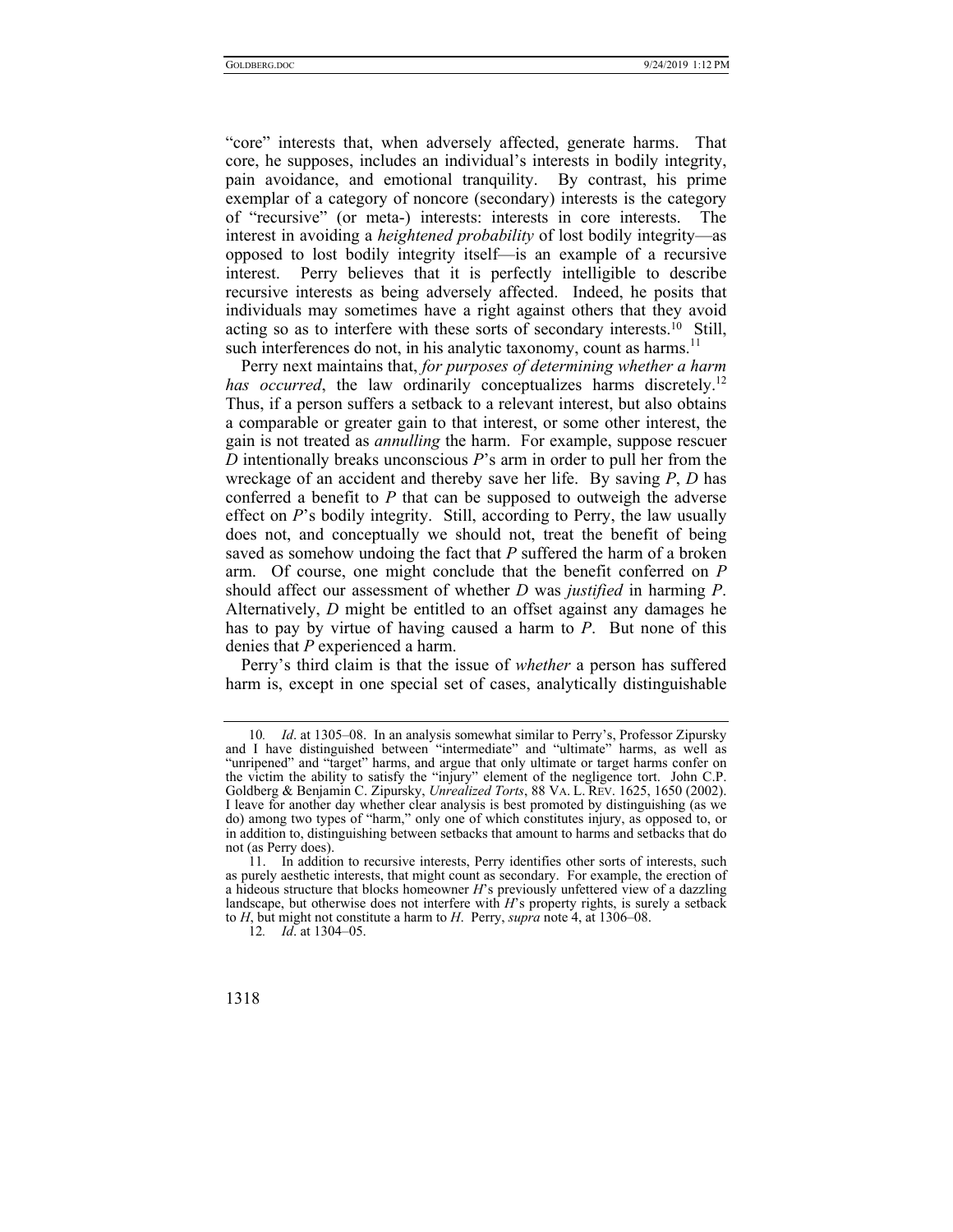from the issues of *how* that harm came about and *who* brought it about.13 To impose some ugly terminology on his position, we might say that he regards harm as generally capable of being described monadically, as opposed to dyadically or relationally. Perry takes the failure to perceive the monadic nature of (most) instances of harm as one of the central mistakes of Feinberg's analysis. By focusing his efforts on parsing the dyad of "*A* harms *B*," Feinberg conflates the idea of *causing harm* with the distinct idea of *suffering harm*. 14 If hiker *H* trips on a tree root in a virgin forest and breaks his leg, it is entirely appropriate, according to Perry, to say that *H* suffered a harm, even if there is no one (else) who can be said to have harmed *H*.

There is, however, an exceptional set of cases in which the setback cannot be captured without reference to a person doing the harming. Perry gives the example of an act of rape. Perhaps the central harm of rape—the setback to the victim's interest in autonomy—cannot, he says, be captured simply by reference to the condition of the victim's person or state of mind. Such a characterization necessarily requires reference to the fact that the victim was subjected to nonconsensual sex by another.<sup>15</sup>

Perry's fourth claim, and the central focus of this paper, is that there are two different criteria or tests for assessing whether a person has experienced a setback to a relevant interest.<sup>16</sup> Both tests are *comparative*—both seek to identify setbacks by evaluating the condition of the relevant interests in two different states of affairs. They differ because they draw comparisons between different states of affairs.

The first test, favored by Feinberg, is the *counterfactual test*. It considers the condition of the relevant interest subsequent to an event and compares that subsequent condition to a *hypothetical* condition, namely, the condition that the interest would have been in had the event never occurred. In algebraic form, the counterfactual test can be represented as  $C_{(HT)} - C_{(PE)}$ : the difference in the condition of the relevant interest(s) in the hypothetical state and the post-event state. The second test, favored by Perry, is the *historical worsening test*. It also examines the condition of the relevant interest subsequent to an event. However, unlike the

<sup>16</sup>*. Id*. at 1286.



<sup>13</sup>*. Id*. at 1294–95.

<sup>14</sup>*. Id*. Perry also rightly criticizes Feinberg for further conflating issues of causation and issues of responsibility in his account of what it means to say "*A* harms *B*."

<sup>15</sup>*. Id.* at 1295.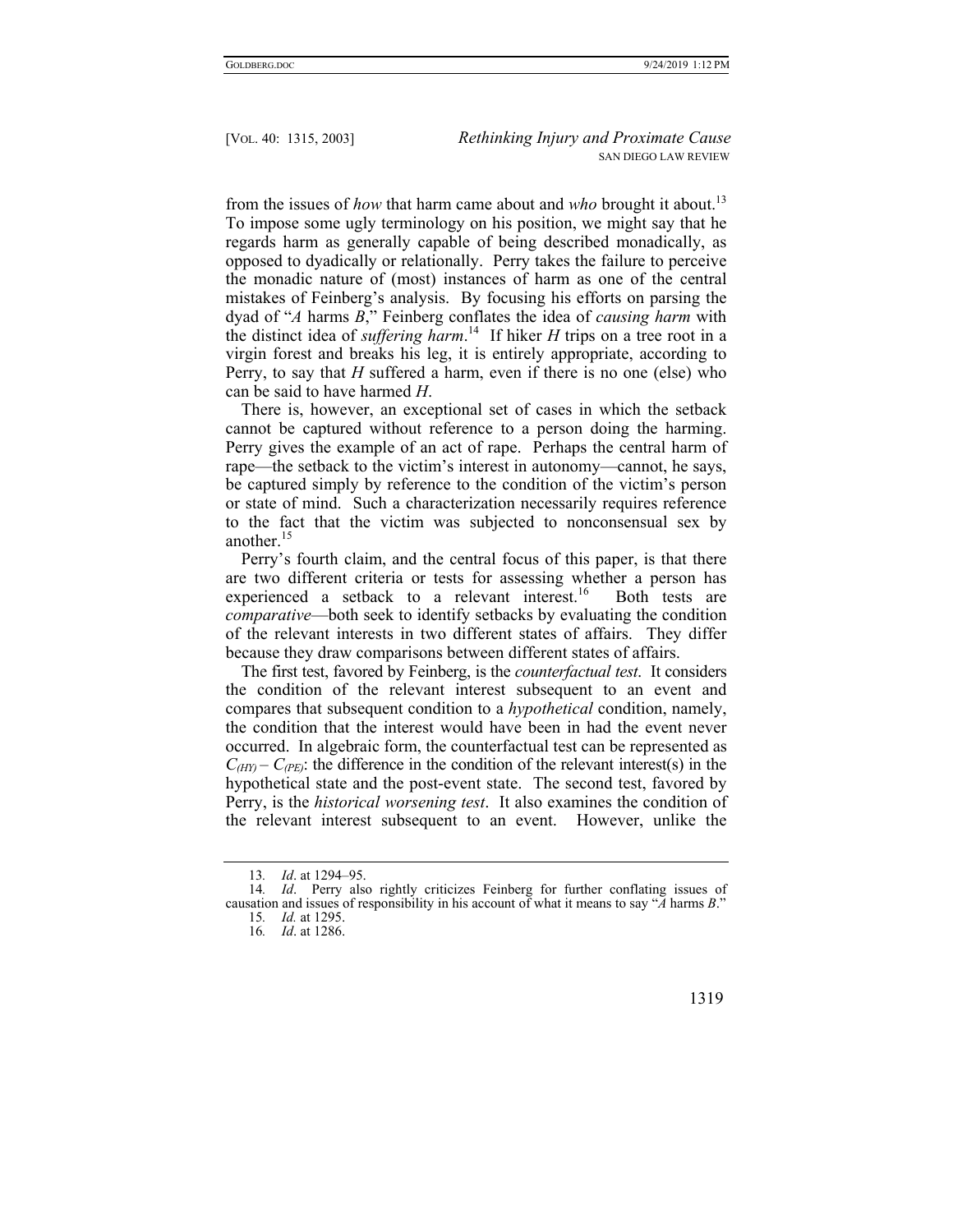counterfactual test, the historical worsening test compares that subsequent condition to an antecedent condition, namely, the condition that the interest was in just prior to the occurrence of the event. Algebraically, the historical worsening test can be represented as  $C_{(A)} - C_{(PE)}$ : the difference in the condition of the relevant interest(s) in the antecedent state and the post-event state.

Although Perry does not stress this point, I think it is important for purposes of analysis to emphasize that the two tests, though different in substance, overlap considerably, especially in the tort context. Imagine an instance in which *P* is sitting on a bench waiting for a bus. *D* drives his car over the curb and into  $P$ , causing  $P$  to suffer a broken leg. Under either test, *P* has suffered a harm. So far as we can know, *B*'s leg probably *would have been* intact had *A* not acted as he did. Likewise, *B*'s leg *was in* the condition of not being broken prior to *A*'s colliding with *B*.

Despite this overlap, Perry insists that the counterfactual test is not the correct test for harm. In support of this claim, he relies primarily on a famous tort problem in which two fires, one set by *X*, another set by *Y*, merge to cause the destruction of  $Z$ 's property.<sup>17</sup> It is assumed that each fire was substantial enough that it would of itself have destroyed the property. Given these facts and assumptions, Perry maintains that the counterfactual test is committed to the counterintuitive proposition that *Z* suffered no harm at the hands of *X* or *Y*. This is because it cannot be said with respect to either *X*'s acts or *Y*'s acts that *Z*'s property would have been in its prefire condition had not *X* or *Y* acted as he did. By contrast, the historical worsening test reaches the intuitive result, because before either *X* or *Y* acted, *Z*'s property was intact, whereas after each acted, it was incinerated.

Perry's fifth and—for purposes of my exposition—final claim specifies that the adoption of the historical worsening test for harm does not entail the propriety of using that test as the measure of compensation owed by a wrongdoer who causes harm to the victim.<sup>18</sup> Conversely, the counterfactual test, which he deemed inappropriately employed as a criterion for determining whether harm has occurred, might at least sometimes be an appropriate benchmark for setting the value of compensatory damages. Here, Perry proceeds cautiously, largely content to make the negative (nonentailment) point. He does suggest, however, that, as a matter of positive law, it is standard for courts in tort cases to instruct juries to compensate tort victims in accordance with the counterfactual test by awarding them the sum of money that will put

<sup>17</sup>*. Id*. at 1286–87; *see* Kingston v. Chi. & N.W. Ry. Co., 211 N.W. 913, 914–15 (Wis. 1927).

 <sup>18.</sup> Perry, *supra* note 4, at 1309–10.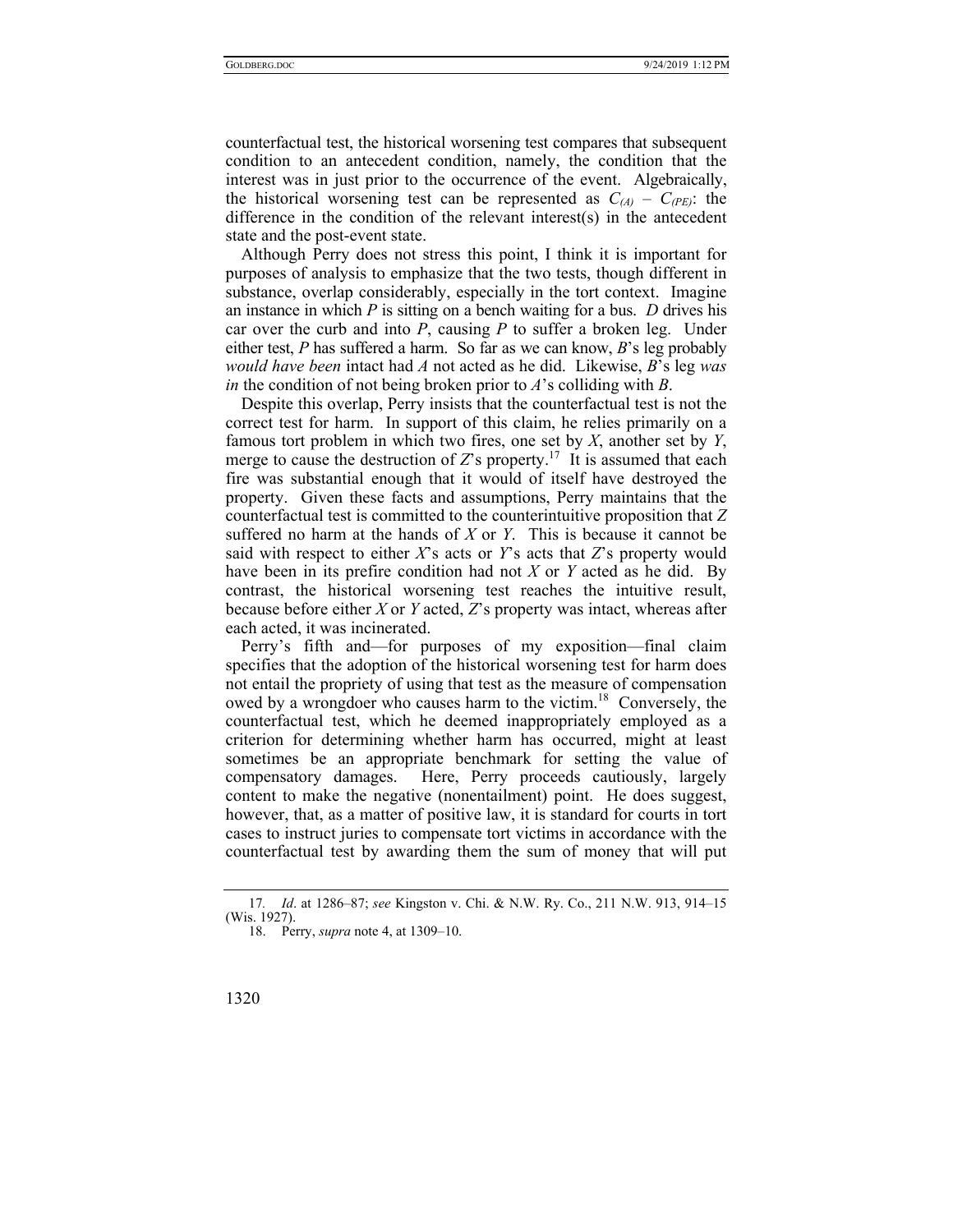them in the same position in which they would have been had they not been wronged.<sup>19</sup>

#### III. HARM VERSUS INJURY

There is a great deal more in this rich paper than I have outlined here, but I take the foregoing five claims to form the spine of Perry's argument. I now turn to evaluation. In this Part, I will attempt to clarify and build on his analysis by revisiting the distinction between harm and injury.

#### *A. Injury, Harms, Rights Violations, and Lost Expectancies*

I will begin my analysis by considering together the third and fourth claims that I have attributed to Professor Perry, starting with the former. It maintains that harm generally is capable of being described without reference to how the harm was brought about, but that certain special kinds of harm are not capable of being so described. An example of a case that would seem to fall in the special category will help articulate the exception and the rule. $20$ 

Suppose *L* owns a large parcel of land in a rural area whose surface is covered with more than a foot of snow. One day, *L* is approached by *D*, who wishes to drive his heavy construction equipment across *L*'s property in order to reach a construction site. *L* refuses permission out of plain orneriness: he stands on his property rights. Now suppose two alternative scenarios. In the first, *L* wakes up the next morning, goes for

 <sup>20.</sup> The following example is drawn from *Jacque v. Steenberg Homes, Inc*., 563 N.W.2d 154 (Wis. 1997).



<sup>19</sup>*. Id.* Perry quotes Lord Blackburn's opinion in *Livingstone v. Rawyards Coal Co*. for the proposition that courts typically instruct juries in tort cases to employ the counterfactual test to measure damages. *Id.* at 1310. According to Blackburn, the jury is to award "that sum of money which will put the party who has been injured . . . in the same position as he would have been in if he had not sustained the wrong." Livingstone v. Rawyards Coal Co., 5 App. Cas. 25, 39 (P.C. 1880) (appeal taken from Scot.).

Although "would have been" is the signature language of the counterfactual test, a certain amount of care is needed here because there is a sense in which the historical worsening test also employs counterfactual analysis. For example, one could state it as follows: Victims have suffered harm only if, but for the harm, they would still be in the condition that they were in had the tort not occurred. Indeed, courts often use counterfactual language to convey the idea of historical worsening in the context of instructing jurors on what it is that their damage award is meant to compensate. *See* Heidi Li Feldman, *Harm and Money: Against the Insurance Theory of Tort Compensation*, 75 TEX. L. REV. 1567, 1578–79 (1997) (discussing typical judicial formulations).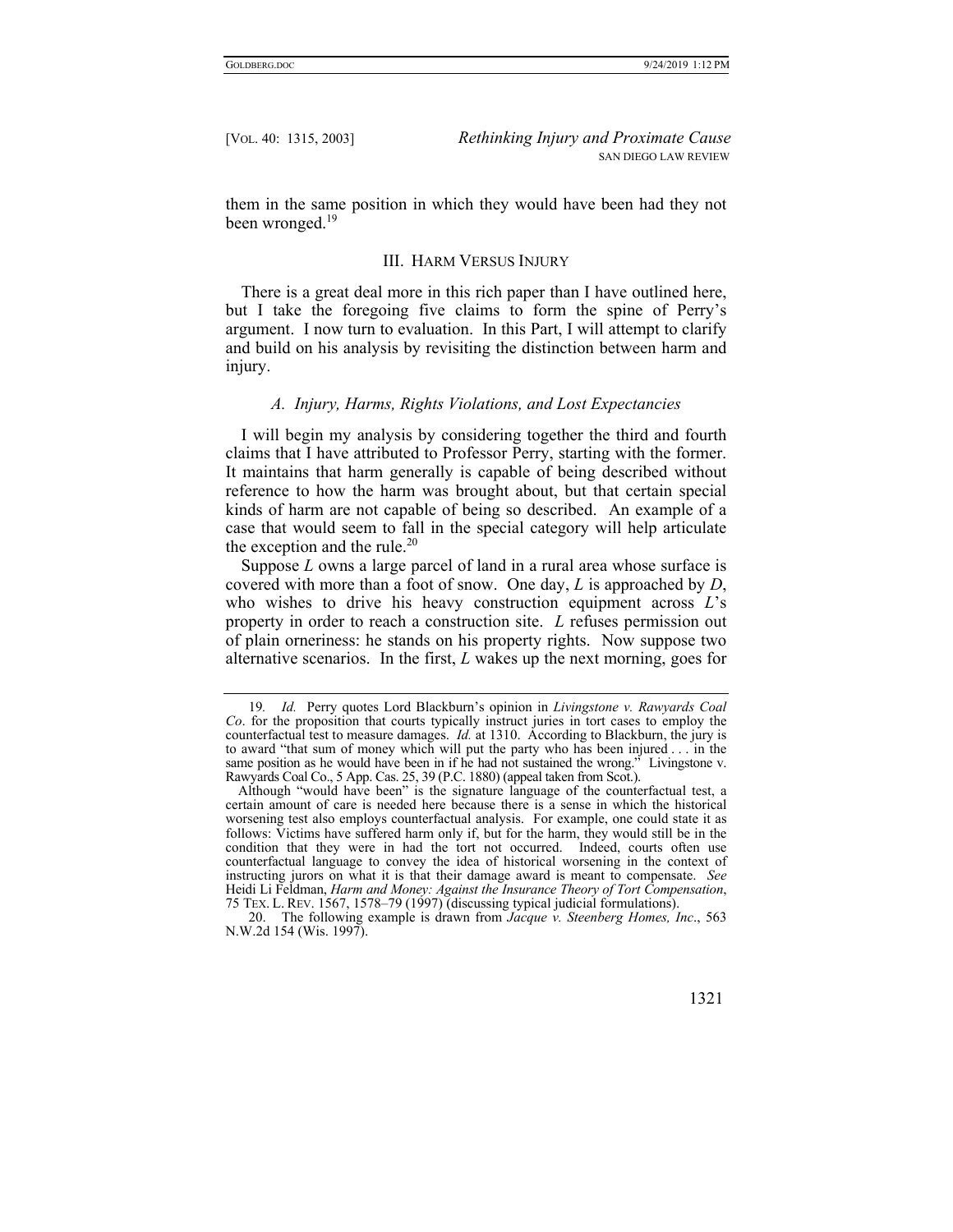a walk with snowshoes, and discovers tracks in the snow on a remote corner of his property indicating that *D* went ahead and crossed it with the heavy equipment. In scenario two, *L* goes for a walk and finds that a large herd of wild animals has crossed his property. Assume in both scenarios that there is no effect on the land except that the snow on the surface of this remote corner of the property has been tamped down. Thus, we can assume that *L* has suffered no setback in terms of his use and enjoyment of his property or the economic value of the property. For either scenario, has *L* suffered a harm, in Perry's view?

I take it that his position would be that, if *L* has suffered any harm, it is only in the first scenario, in which *D* brought his equipment across the property. This is because the invasion of *L*'s right to exclude others from his land will only qualify as harm if it is one of those special cases in which the adverse effect must be specified in conjunction with a description of how it came about. *L* suffered an invasion of his rights only because *another person* purposely intruded. By contrast, in the case in which the wild beasts caused the same consequence, *L* cannot claim to have suffered a rights violation. At best, he has a claim to an adverse effect on something that would seem to qualify as one of Perry's secondary interests: interference with *L*'s aesthetic sensibilities.

Perry could invoke his category of special cases to describe the first scenario as one in which *L* was harmed. In doing so, his categories would track at least some judicial usage.<sup>21</sup> However, I think the contrast between the two scenarios helps to show that *L*'s misfortune in the first scenario is somewhat awkwardly captured by the idea of *L*'s having suffered a harm, especially given Perry's "historical worsening" conception of harm (discussed in more detail below). This is not to deny that there is a temporal aspect to *L*'s treatment at the hands of *D*. Prior to the time of *D*'s acts, *L*'s right to exclude had not been interfered with, whereas after that time it had been. But the purely intangible nature of the interference—the fact that *L* suffered a setback only in the form of *D*'s refusal to recognize *L*'s intangible right to exclude other persons from his property—suggests not so much that *L* suffered a special kind of harm, but that *L*'s experience is better captured without reference to harm. The negative effect on *L*, one might say, did not consist of a change in *L*'s actual condition, nor the condition of *L*'s land, and absent such a change in condition, we are dealing with a different category of negative effect.<sup>22</sup>

 <sup>22.</sup> This point can perhaps be made clearer by considering a hoary example from tort law. Suppose that  $\overline{B}$ , neighbor of  $\overline{A}$ , throws a rock that travels across  $\overline{A}$ 's yard and lands on a public street on the far side of the yard, never having made contact with



 <sup>21.</sup> This is one way in which the *Jacque* court expressed its holding. *Id.* at 160 (describing this sort of trespass as generating a harm).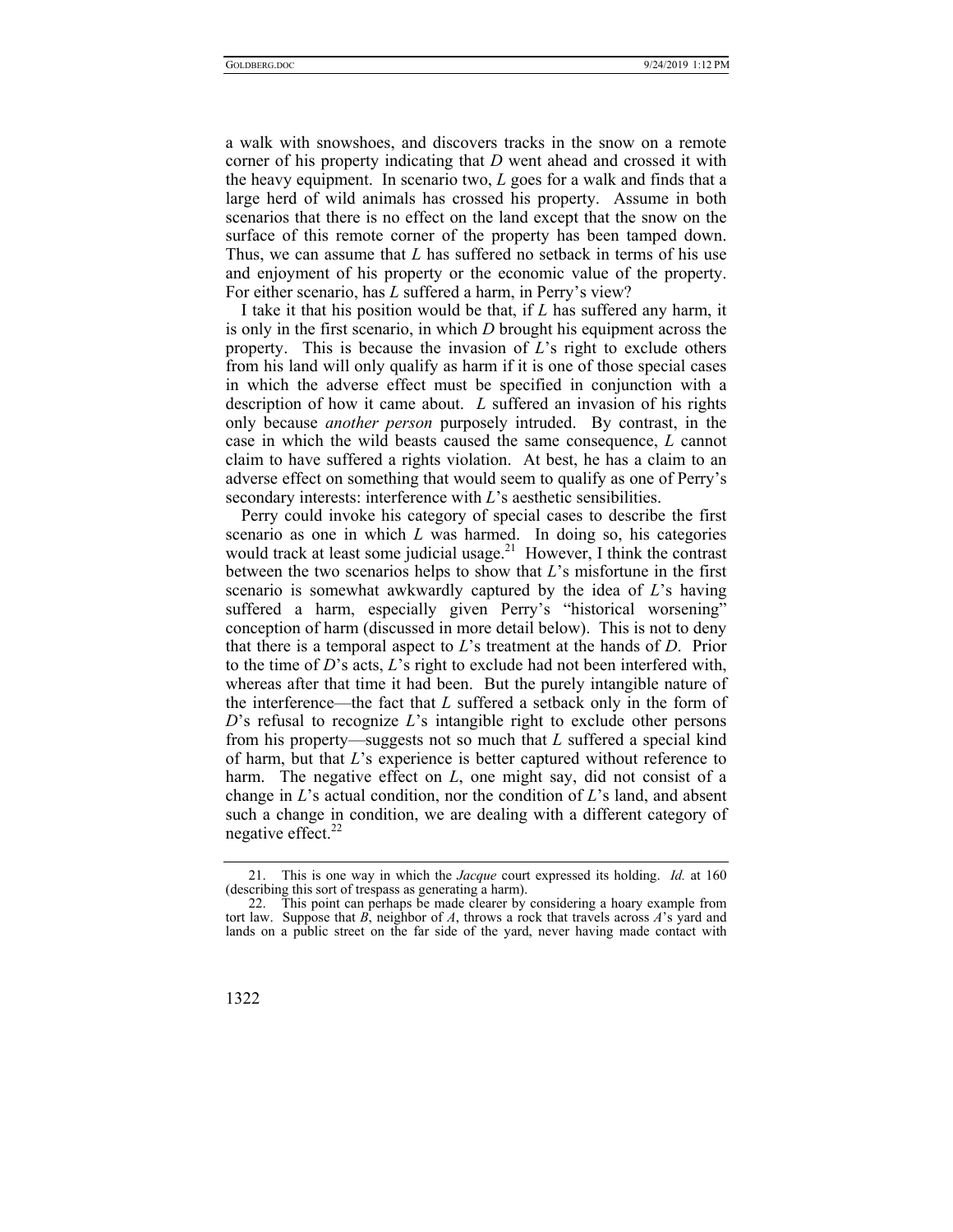It is crucial to emphasize that a decision to follow the conceptual path just charted by concluding that *L* was not harmed at the hands of *D* by no means entails that *L* lacks a tort cause of action against *D*. Indeed, this is precisely the significance of the distinction between the concept of harm and the broader concept of injury. Tort causes of action such as negligence typically require the plaintiff to prove the occurrence of an injury as part of her prima facie case.<sup>23</sup> But injury is a relatively capacious normative concept that includes not only harms, but also other adverse effects, such as rights violations. For example, courts have long permitted actions for *harmless* trespasses to property, which are signified by the award of nominal damages.<sup>24</sup>

Thus, a court entertaining a trespass action by *L* against *D* might readily conclude that *D*'s conduct was tortious *notwithstanding* the absence of harm. Employing legalese, it might alternatively conclude that the violation of *L*'s rights creates, as a matter of law, an inference of harm.<sup>25</sup> With these options available, it may be that Perry would do better, in terms of the consistency of his analysis of the concept of harm, were he to eschew the idea that there is a special class of harms that require a different sort of description than the general run of harms, and instead treat these cases as instances of wrongs that cause a class of injury distinct from any harms that they might also cause.

The suggestion that rights violations can and perhaps should be described independently of harms also ties in with Perry's fourth and main claim, to which I now turn. This claim asserts that, for purposes of defining harm, the idea of "adverse effect" to relevant interests is and

 <sup>25.</sup> This usage is also employed by the court in *Jacque*. 563 N.W.2d at 160 ("The law infers some damage from every direct entry upon the land of another.").



anything (other than the air) in *A*'s yard. Suppose also that neither *A* nor anyone else other than *B* was present at the time: *B* informs *A* about what happened after the fact. *B* has committed a trespass on *A*'s land notwithstanding the absence of any disturbance in the condition of the land. *See* DOBBS, *supra* note 3, § 54, at 108 ("It is trespass to . . . fire a bullet across [another's land] . . . or even to extend an arm into the airspace.").

<sup>23</sup>*. See supra* note 1 and accompanying text.

 <sup>24.</sup> DOBBS, *supra* note 3, § 50, at 95, § 56, at 113. The award of nominal damages might suggest that tort law treats misconduct causing harmless rights violations as less grave than misconduct causing harm. This is not so. The *Jacque* court, for example, determined that purposeful harmless trespasses at least sometimes warrant the imposition of substantial punitive damages. 563 N.W.2d at 159–62. In distinguishing harms from rights violations, I do not claim (nor does Perry) that harmful misconduct is categorically more culpable or serious than harmless rights violations. Nor do I mean to deny that the foregoing hypothetical is unusual in that rights violations typically are accompanied by harms.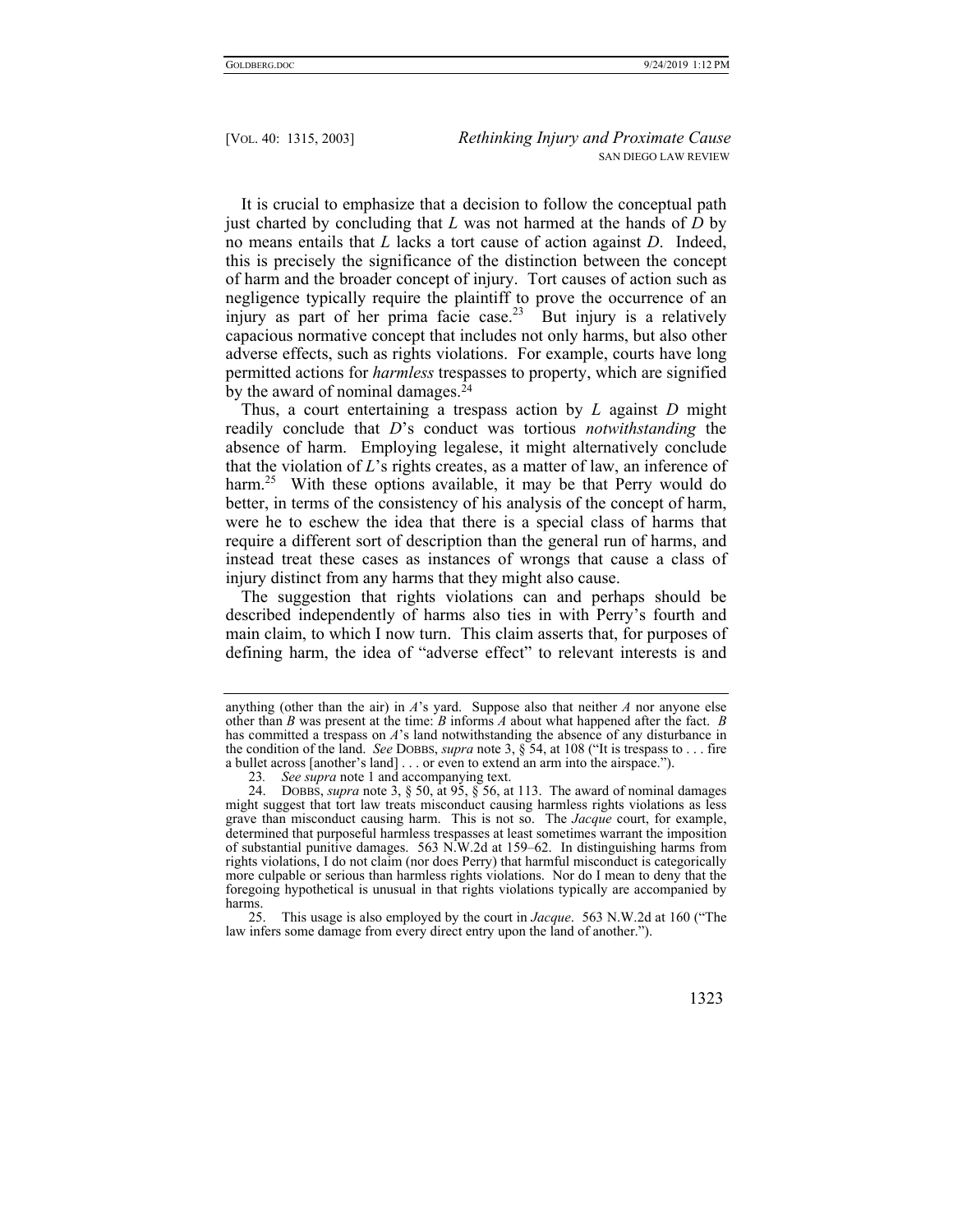ought to be cashed out in terms of the historical worsening test, rather than the counterfactual test.

As indicated above, Perry's central argument for the impropriety of the counterfactual test as the criterion for determining whether harm has occurred rests on the example of the joining fires case. His claim is that application of the counterfactual test to that case results in the counterintuitive finding of no harm.<sup>26</sup> I suspect, however, that a defender of the counterfactual test for harm could avoid this problem by asserting that the plaintiff who loses his house because of the two independently sufficient fires has suffered harm by virtue of the two fires, treated as a unit or single event. After all, if *both of them* had not occurred, the plaintiff's house would have been intact. Therefore, under the counterfactual test, the plaintiff suffered a harm. $27$ 

I will not dwell on whether this move will suffice to rebut Perry's criticism. Instead, I want to further explore the implications of adopting the historical worsening test. In particular, I want to suggest that, just as its application to rights violations might suggest that rights violations are best conceptualized as nonharmful injuries, its application to another class of cases may suggest the existence of another category of adverse effects that generate injury and liability yet fall outside the category of harms. The easiest way to identify this category is to turn our attention, momentarily, from tort to contract.

Contract law poses an apparent challenge for Perry's endorsement of the historical worsening test as the exclusive test for determining whether harm has occurred. Indeed, this challenge seems to explain in part why Feinberg rejected the historical worsening test.<sup>28</sup> Here we encounter what Fuller and Perdue famously termed the "expectation interest."<sup>29</sup>

Some breaches of contract generate consequences that quite readily fit the historical worsening test's criterion for adverse effect. These are breaches that affect what Fuller and Perdue called the "reliance

 <sup>29.</sup> L.L. Fuller & William R. Perdue, Jr., *The Reliance Interest in Contract Damages: 1*, 46 YALE L.J. 52 (1936) [hereinafter Fuller & Purdue I]; L.L. Fuller & William R. Purdue, Jr., *The Reliance Interest in Contract Damages: 2*, 46 YALE L.J. 373 (1937) [hereinafter Fuller & Purdue II].



 <sup>26.</sup> Perry, *supra* note 4, at 1286–87.

 <sup>27.</sup> Perry's critique of the counterfactual test may suffer from the same conflation that tripped up Feinberg in that it seems to fuse the question of whether, on a counterfactual analysis, either or both of the two fire-igniters can be deemed to have *caused* the plaintiff's harm (under the but-for test, they cannot, since neither's conduct was a necessary condition for the harm to occur) with the question of whether, on a counterfactual analysis, the plaintiff can be deemed to have *suffered* a harm (seemingly, he can).

<sup>28</sup>*. See* Perry, *supra* note 4, at 1287 (describing Feinberg's argument that the historical worsening test must be rejected because it cannot account for the intuition that someone who is prevented from entering and winning a beauty contest suffers a harm).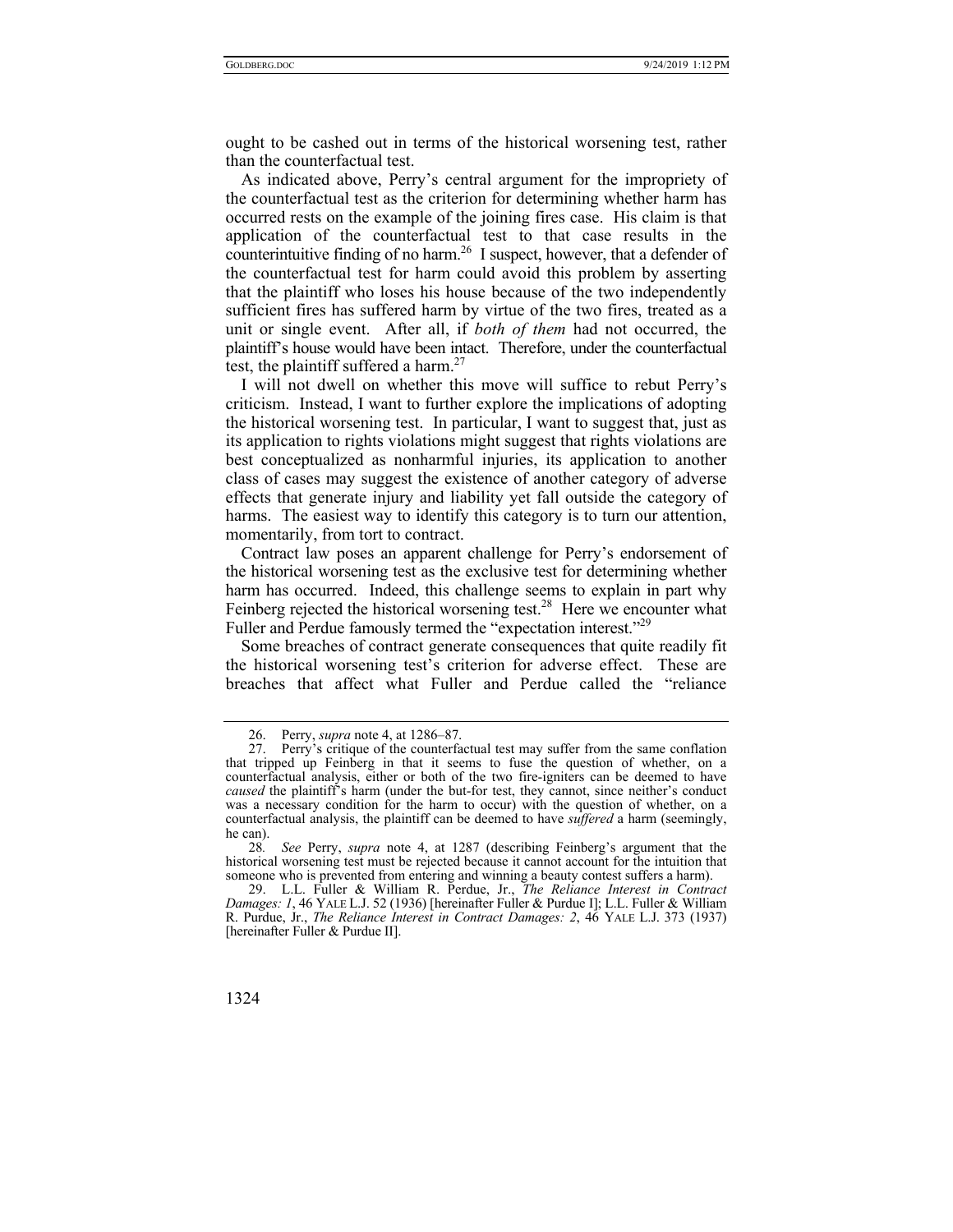interest."<sup>30</sup> They leave the nonbreaching party with fewer assets than before the time the contract was entered into, perhaps because that party incurred expenses to prepare for and undertake performance prior to the breach.<sup>31</sup>

But what of breaches that prevent the nonbreaching party from attaining a condition of being better off without leaving her materially worse off—cases in which the only harm to the nonbreaching party is to her expectation interest? Can these be accommodated within the historical worsening conception? Suppose, for example, *A* enters into a valid contract with *B* to sell widgets to *B* for a set payment. *A*, however, breaches and does not deliver the widgets, for which *B* never pays. Has *B* suffered a historical worsening by virtue of the breach? Perry's comments about Feinberg's beauty pageant example—which suggest that a detained contestant who misses the pageant because of the detention could claim to have suffered harm in the form of interference with her opportunity to win the pageant—indicate that he may be inclined to conclude that *B* has suffered a harm under the historical worsening test.<sup>32</sup> *A*'s breach made *B* worse off than he had been because it denied him an opportunity that he once had, namely, the opportunity to have and use the widgets, presumably to increase his welfare.

As with defining rights violations as a "special kind" of harm, there is nothing necessarily incoherent about treating lost expectancies as historical worsenings.<sup>33</sup> Still, the description seems awkward for two reasons. First, there is at least a superficial tension between treating loss of opportunity as harm and yet maintaining, as Perry does, a distinction between core and noncore interests. Indeed, it seems that something like this tension is what drove Fuller and Perdue to conclude that expectancies were 'second class' interests, interferences that generated no claims to having been treated unjustly. In their view, the interest in

 <sup>33.</sup> Of course, this analysis presumes that the relevant antecedent condition is the condition the nonbreaching party was in just after contract formation, but prior to breach. An argument will be needed as to why that is the right baseline, as opposed to the condition of the nonbreaching party just prior to contract formation, at which point in time the nonbreaching party did not have the option that he "loses" by virtue of the breach.



<sup>30</sup>*. See generally* Fuller & Purdue I, *supra* note 29; Fuller & Purdue II, *supra* note 29.

 <sup>31.</sup> Again, Perry wants to distinguish sharply between harm and compensation for harm. As explained below, so long as the plaintiff experiences a historical worsening of a relevant interest, he is perfectly entitled to claim that certain heads of damages (e.g., future income) are appropriately set by reference to the counterfactual test.

 <sup>32.</sup> Perry, *supra* note 4, at 1292–93.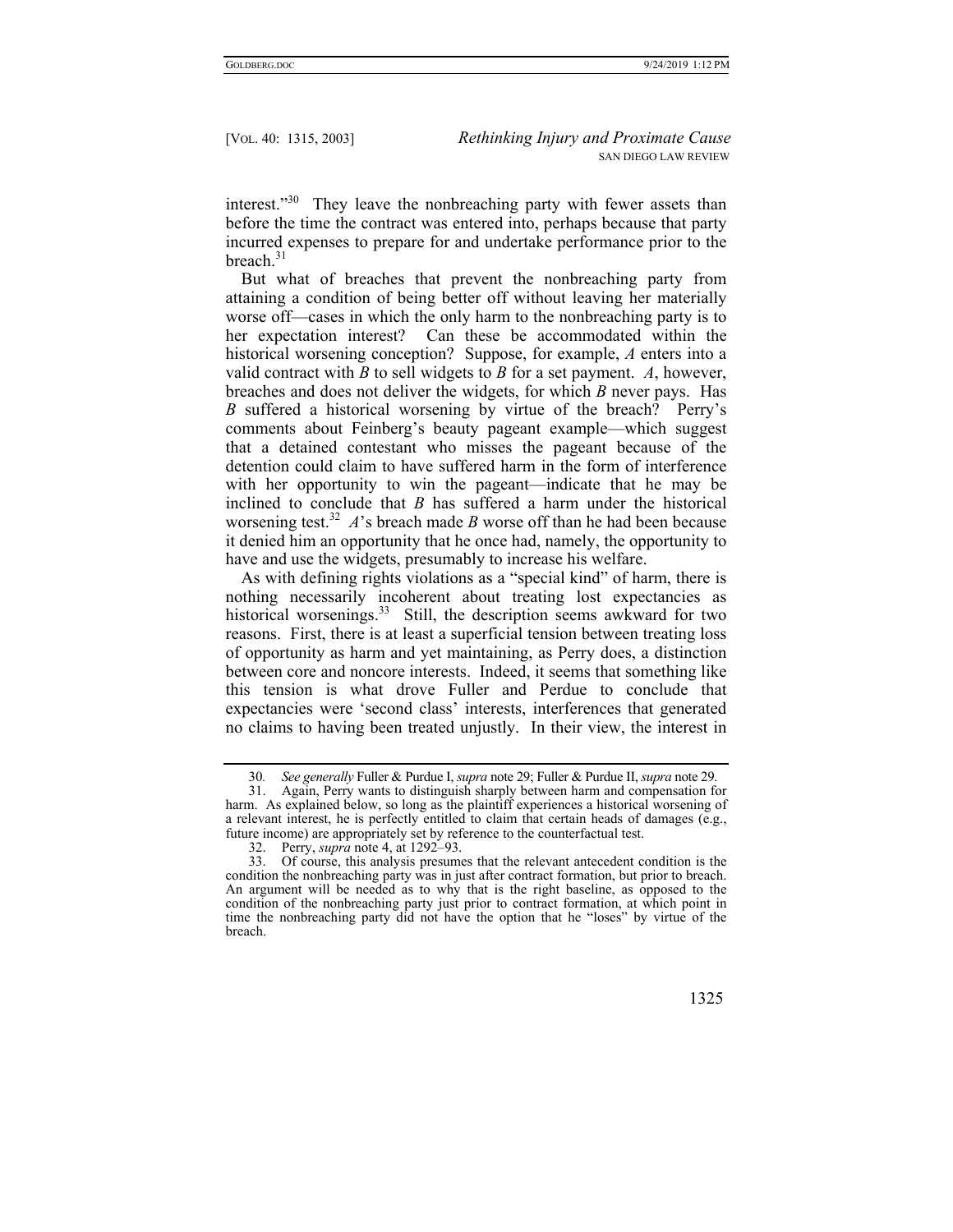having one's contractual expectations satisfied is *not* a core interest. They therefore saw no reason grounded in justice for contract law to protect the expectation interest: absent a harm, there is nothing to correct.<sup>34</sup> Instead, interferences with expectancies should be remedied only to serve pragmatic or utilitarian ends. $35$ 

While Perry need not be committed to these conclusions.<sup>36</sup> Fuller and Perdue's perception that expectancies do not seem to be interests on the same order of, say, the interest in bodily integrity, does suggest the need for an explanation as to why he is willing to treat these disparate interests as members of the same category. By necessary implication from his definition of harm, if Perry is going to treat lost opportunities as harms, then he is treating them as core, rather than secondary, interests. It is incumbent on him, therefore, to say more about why they deserve "first class" status.

Even if Perry can provide this explanation, and can appropriately treat interferences with expectancies as historical worsenings—namely the destruction of previously enjoyed opportunities—one can imagine special instances of contract breaches that cause the nonbreaching party a loss, yet do not seem to involve historical losses of opportunities. Thus, if Perry remains committed to historical worsening as the exclusive criterion for harm, he is probably obligated to treat at least these cases as involving nonharmful breaches. For example, assume that *C* is a lonely and out-of-work actor who was planning to spend Saturday at home watching golf on television, not because he particularly wants to, but because there is nothing better for him to do. Fortunately, however, *A*  calls *C* on Friday night and offers to pay *C* if he will serve as a clown at a children's birthday party. *C* readily agrees because he would rather be clowning than watching TV anyway. In fact, although he did not say as much to *A*, he was prepared to clown for free; getting paid was a bonus for him. *C*, incurring no preparation expenses, performs appropriately. *A* refuses to pay. Has *A*'s breach caused *C* to suffer a harm under the historical worsening test? If so, how is that harm defined? Of what opportunities has  $\tilde{C}$  been deprived?<sup>37</sup> Here, Perry seems committed to

 <sup>37.</sup> One answer might be that *C* has been deprived of the option of performing *and*



 <sup>34.</sup> Fuller & Perdue I, *supra* note 29, at 56–57.

<sup>35</sup>*. Id*. at 60.

 <sup>36.</sup> Indeed, as discussed briefly below, Fuller and Perdue's argument seems to rest on a basic confusion over the difference between harms and injuries. They reasoned that, because breaches interfering only with expectancies do not generate harms (i.e., Perry's historical worsenings), the nonbreaching party has no claim in "corrective justice" to a remedy. But it does not follow that, just because the nonbreaching party suffered no harm, he suffered no injury: Loss of expectancy, in other words, might be an injury without being a harm. As such, a person who suffers such a loss can claim that, as a matter of justice, he ought to be compensated for that loss by the person responsible for it.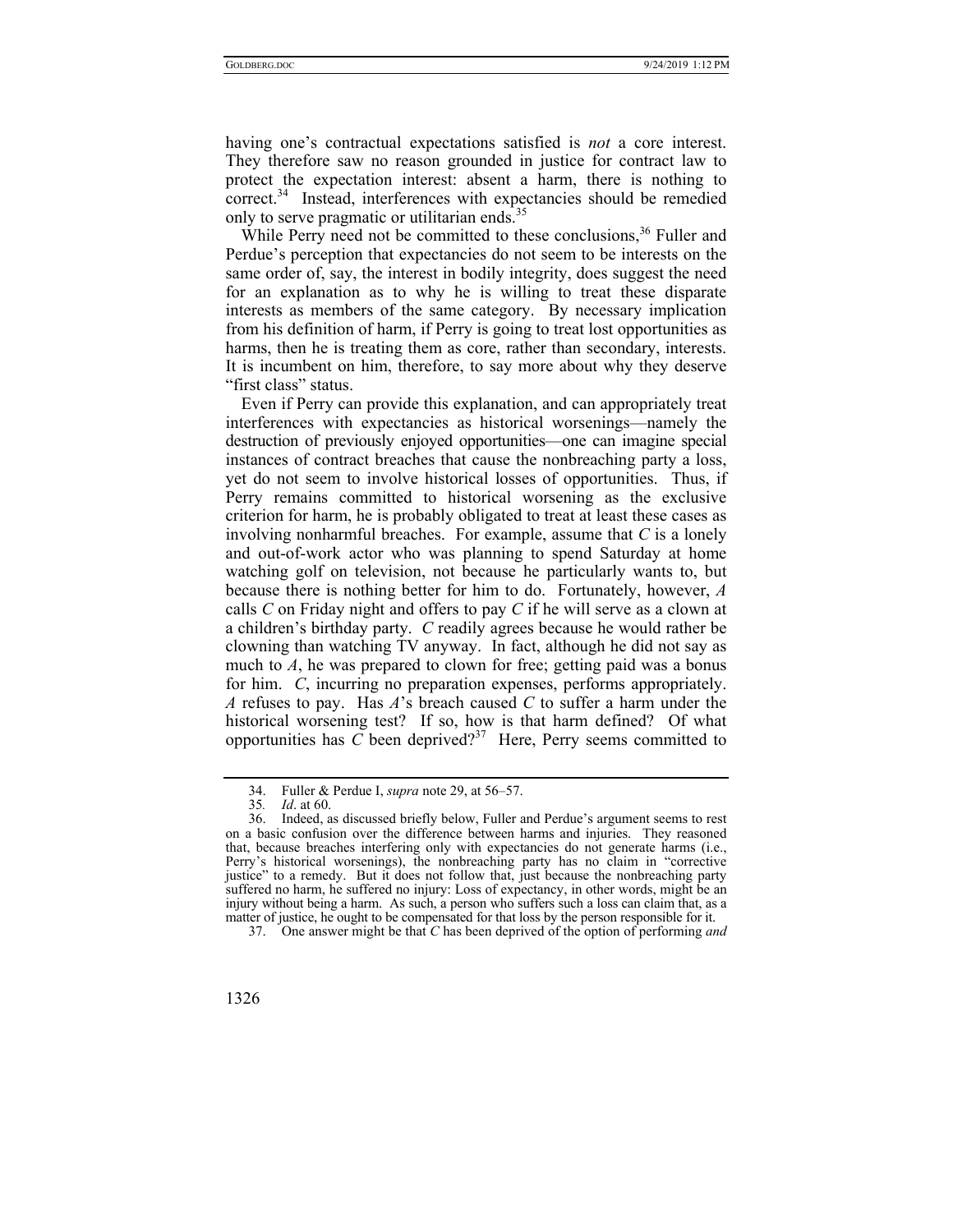describing this breach of contract as being actionable without proof of harm (or to asserting that the law should employ the fiction that *C* was deprived of an opportunity, even though he was not). That is, he seems obliged to say that this breach caused *C* no historical worsening, but was actionable nonetheless, which in turn would indicate that contract law does not always require a harm as a predicate to an action for breach.

So far, my argument has pointed toward the conclusion that, given Perry's historical conception of harm, at least some actions for breach of contract seem to not be grounded in harm to the nonbreaching party. Rather, the loss to these plaintiffs appears capable of identification only through the counterfactual test. It might seem, then, that it is open to him to draw a distinction on this basis between contract, on the one hand, and tort, on the other. Contract, in this view, is distinct from tort in part because it treats pure loss of expectancy as actionable interference.

Perry does not draw this set of inferences and, in my judgment, he is wise not to do so. For there are tort actions based on disappointed expectancies that are not attended by lost opportunities. Consider, first, the misrepresentation torts, such as fraud and negligent misrepresentation. The *Restatement (Second) of Torts* gives the following illustration, which I will embellish, to clarify the scope of liability for fraud. *A*, a seller of land, falsely represents to *B* that a certain parcel of land contains valuable timber. *A* tells *B* that the land is available for \$5000. He also falsely asserts that the land is worth a good deal more than that because of the timber and that the reason he is willing to take only \$5000 is because he is desperate for cash and cannot wait to sell the land on the open market. *B* actually and justifiably relies on *A*'s misrepresentations and purchases the land. It turns out that there is no usable timber. It also turns out that, even without the timber, the land has a market value of \$5000. *B* still has an action for fraud—in the eyes of the law he has suffered an injury, notwithstanding that he is no worse off than prior to having been defrauded. For this injury, *B* is entitled to compensation equal to the difference between the actual value of the land (\$5000) and

getting paid. I wonder, however, if this is just a way of applying the counterfactual test using the language of the historical worsening test. *C* is restored to the position he "was" in, but the position he was in is defined as the position of being able to attain the condition in which he would have been had the contract been performed. As suggested above, one can express the historical worsening in the language of the counterfactual test without mangling English syntax. *See supra* note 19. This is not to say that they are the same test, only that verbal formulations can easily disguise one in the appearance of the other.

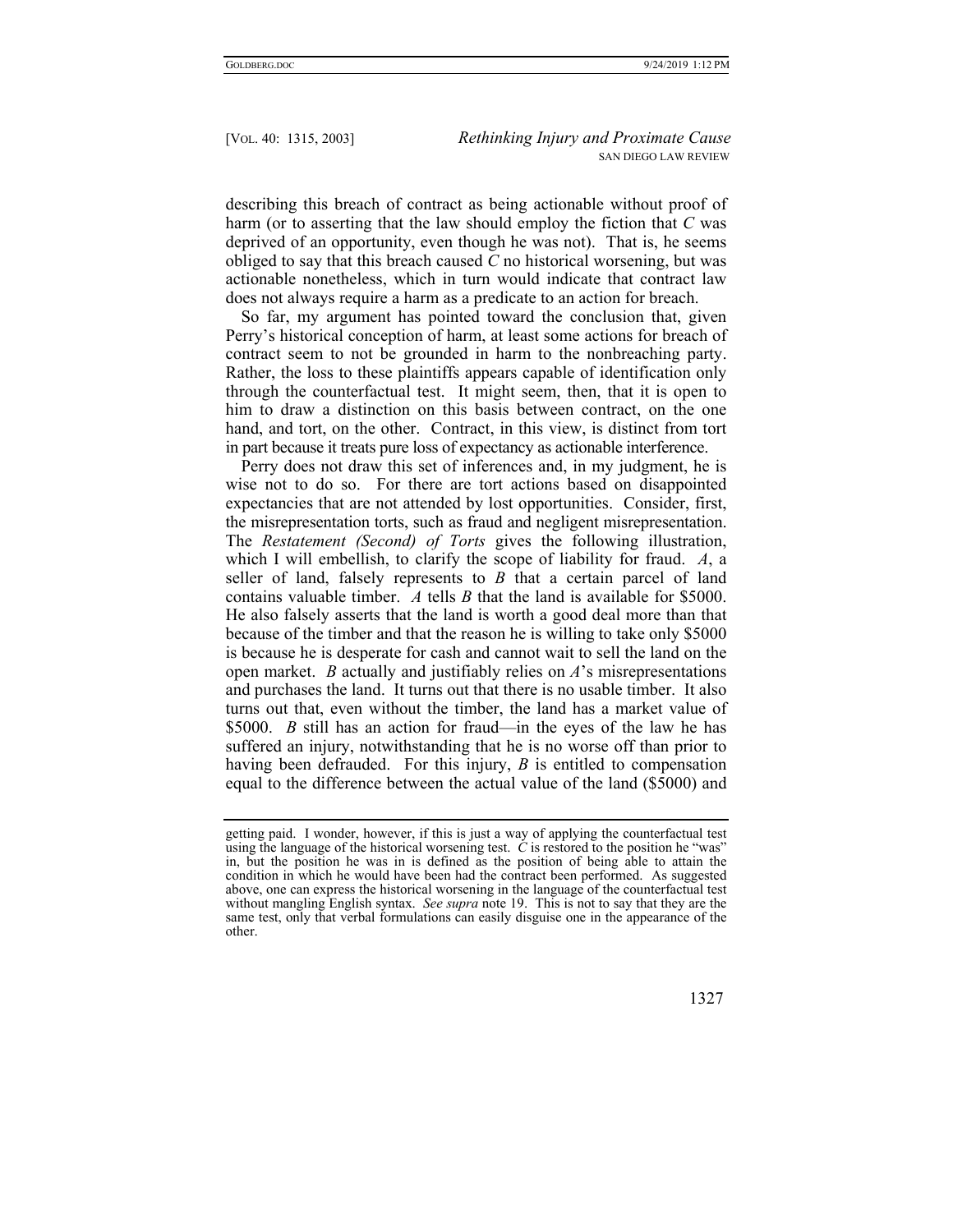the value of the land had there been usable timber on it.<sup>38</sup>

Another tort that seems to render conduct actionable even in the absence of historical worsenings is the tort of interference with contract, or, more to the point, interference with noncontractual expectancy. Suppose *X* learns that *Y* is about to invest in Company 1. In justified reliance on *X*'s intentional and material misrepresentation that Company 2 is a better investment because it has recently been awarded an important patent, *Y* foregoes investing in Company 1. However, just before *Y* invests in Company 2, she learns of the misrepresentation. In the meantime, the stock of Company 1, in which *Y* would have invested but for *X*'s fraud, has taken off. Even if *Y* suffered no out-of-pocket losses, *Y* may be able to recover from *X* for tortious interference with a noncontractual expectancy: *X*'s conduct would amount to actionable interference by "wrongful means."<sup>39</sup>

The examples of tortious interference and fraud suggest that historical worsenings are not required to generate tort liability, at least with respect to torts generating losses of economic prospects. Here again, it may be to Perry's advantage to continue to insist on historical worsening as the test for harm, yet also acknowledge that, in these sorts of cases, tort compensates a non-harm injury, namely the injury of lost expectancies. Were he to do so, he would be left with a relatively neat tripartite division of injuries that, depending on the satisfaction of other elements, may generate tort liability: harms, rights violations, and lost expectancies.

To sum up Perry's position and my response, I take him to offer, if only tentatively, the following line of reasoning:

- (1) Person *P* suffers a *harm* if a core interest of hers undergoes an historical worsening (subject, perhaps, to a de minimis exception).
- (2) Rights violations (understood as special harms) and lost expectancies (understood as lost opportunities) are appropriately described as historical worsenings of core interests.
- (3) Therefore, rights violations and lost expectancies constitute instances of harm.

Although nothing in the foregoing discussion suggests that these claims are logically inconsistent or incoherent, it does, I think, offer reasons to reconsider step (2) above—the decision to classify rights violations and lost expectancies as harms. It bears repeating that, even if Perry were to

 <sup>39.</sup> DOBBS, *supra* note 3, § 446, at 1258–59, 1262 (discussing the contours of tortious interference with economic opportunities and the idea of "wrongful means").



 <sup>38.</sup> RESTATEMENT (SECOND) OF TORTS § 549 cmt. i, illus. 4 (1977). I realize that this last point involves the use of the counterfactual test to measure damages, rather than determine harm. Its use, however, helps bring into focus the difficulty of identifying what adverse effect *B* suffered other than lost expectancy.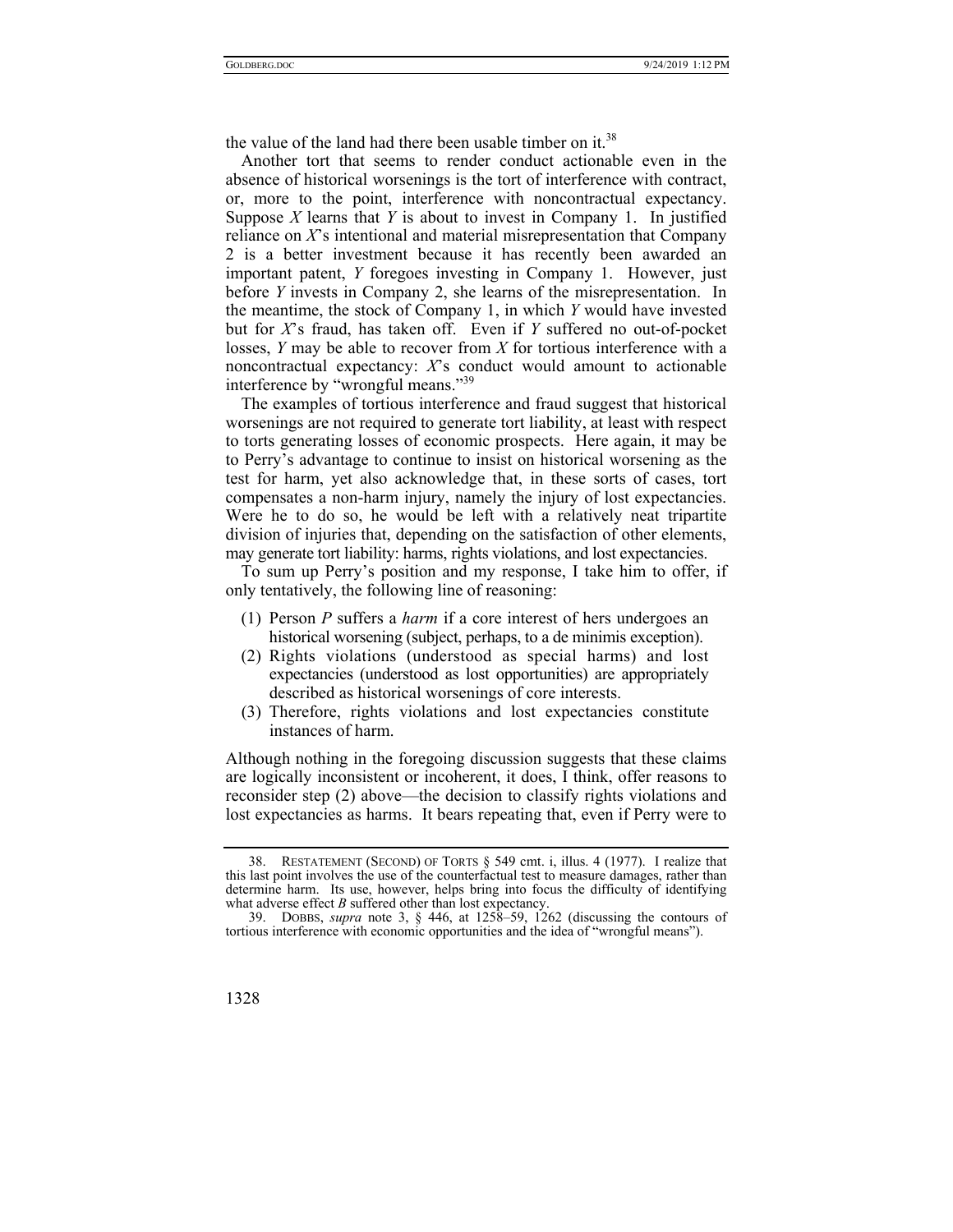rethink this step and to conclude that neither rights violations nor lost expectancies constitute harms, he can still readily account for the fact that such setbacks sometimes support causes of action in tort and contract. Essentially, he would be saying that harms constitute only one of three types of setbacks that can ground such actions. To use vocabulary introduced earlier, he might say that *injury* to the plaintiff is a necessary condition for the establishment of liability in contract and tort, but that the category of injury contains at least three distinct forms of interference with a person's interests: (1) *harms* (historical worsenings of core interests), (2) *rights violations*, and (3) *lost expectancies* (losses measured counterfactually).

Still, there will be cases that elude this typology and, I believe, confound Perry's desire to define harms exclusively by reference to historical worsenings. Suppose *A* and *B*, husband and wife, are contemplating having a child. Their doctor informs them that, because of their blood types, they run a significant risk that their child will be born deformed. He also gives them a bottle of pills and informs them that, if either of them takes one of the pills within a few hours before sexual intercourse, the risk of birth defect will be virtually eliminated. For no good reason, *A* and *B* forego the medication and conceive a child, *C*, who is later born with only one arm.

It strikes me as quite intuitive to say that *C* has suffered a harm as a result of *A*'s and *B*<sup>'</sup>s negligent misconduct.<sup>40</sup> Yet the adverse effect on *C*'s interest in bodily integrity is not readily captured by the historical

 <sup>40.</sup> Even if these facts would not generate a negligence claim, that claim would not, I think, fail because *C* lacks a valid claim of injury. Rather, depending on the jurisdiction, he may face obstacles because of restrictive duty rules or intra-family immunities.

One might argue that the *A-B-C* example presents an instance of nonfeasance, which might alter the characterization of *C*'s fate, because, at least on certain views of causation, nonfeasance by definition cannot "cause" any consequence, whether harmful or otherwise. In this view, *A* and *B* could not have caused harm to *C*, but instead, at most failed to confer a benefit on him.

If necessary, the hypothetical can readily be changed to avoid any implication of nonfeasance. For example, suppose that the doctor informs *A* and *B* that if both of them were to drink alcoholic beverages in the twenty-four hour period prior to conception, they would run a very high risk of having a child with a serious physical deformity. Suppose that *A* and *B* nonetheless, and for no good reason, drink considerable amounts of alcohol just prior to conceiving *C* and that their drinking can be shown to have been a cause of *C*'s birth defect. Here, I think, we would have an instance of misfeasance causing harm to *C*, notwithstanding the absence of any historical worsening experienced by *C*.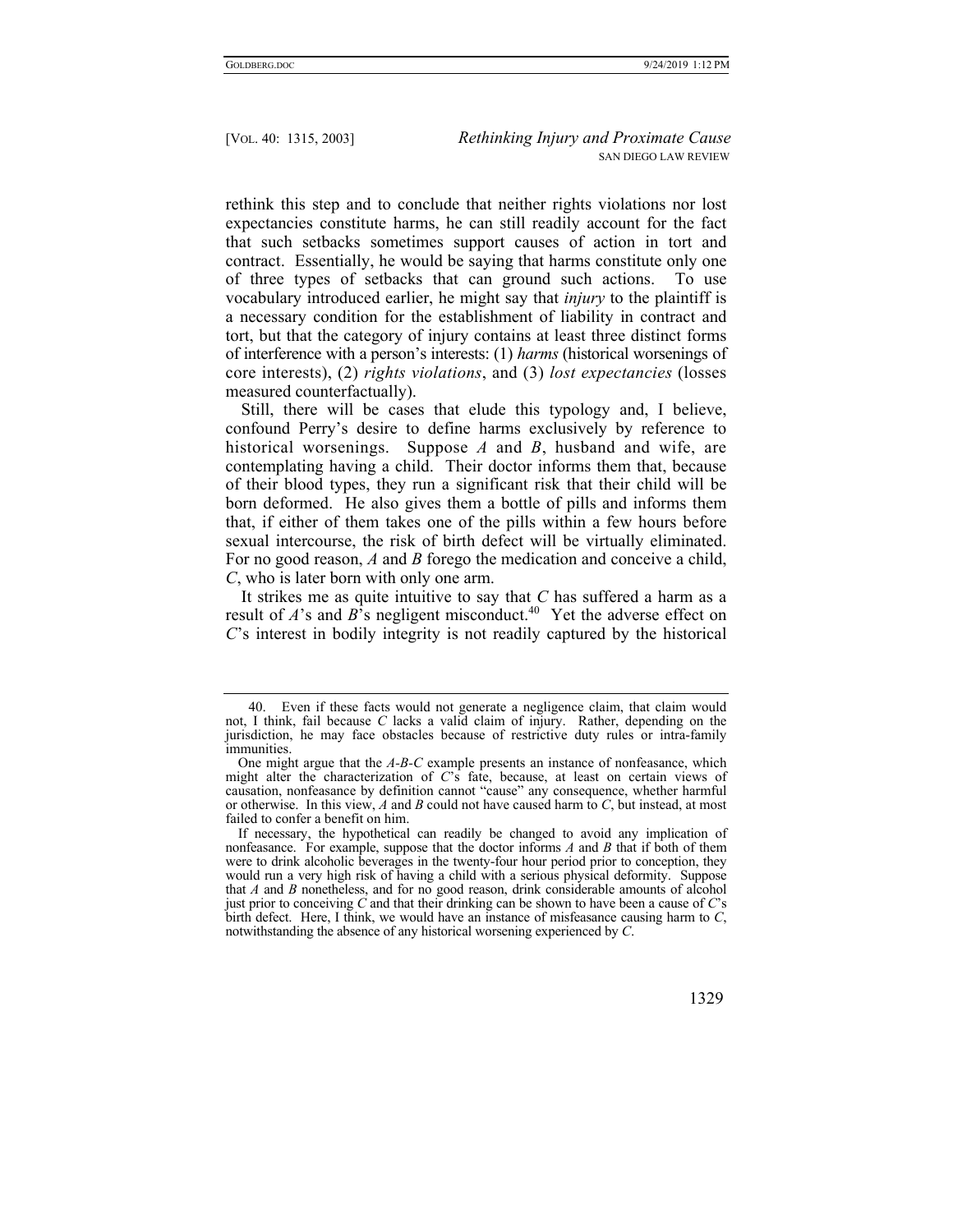worsening test.41 *C* was never in a condition of having two arms and hence is no worse off now, at birth, than he was at any time from just after conception forward. Perhaps one can say that *C* lost an opportunity to be born with two arms, but it seems forced to attribute that opportunity to someone that does not yet exist. Here, then, we seem to have an instance in which we are dealing with a harm, yet the counterfactual test more readily captures the nature of the worsening. *C* is worse off because he is not fully intact, as he would have been had *A* and *B* acted with due regard for his physical well-being. $42$ 

My point in raising this example is not to suggest that Perry is wrong to link harm to historical worsening as a generalization, nor to undermine the tripartite typology of adverse effects on interests that I have developed herein. Rather, it is to note that analytic typologies have their limits. Experience, in all its variety, confounds the aspiration to complete coherence in this area of the law as much as any other.

# *B. Harm and Damages*

On my reconstruction, Perry's fifth claim is that, notwithstanding the inappropriateness of using the counterfactual test as a criterion for determining whether someone has suffered a harm, it might still be an appropriate measure of the damages a wrongdoer ought to pay to compensate for that harm.43 Damage payments, he notes, cannot literally annul the harm—they do not erase the experience of historical worsenings. Instead, they constitute a payment in light of those worsenings. And because payment cannot be a literal restoration of the status quo ante, there is no particular reason to latch onto historical worsening as the appropriate measure of damages. Conversely, the counterfactual test may at least sometimes be deemed the appropriate measure for damages.

I think Perry is right that the use of the historical worsening test to determine whether harm has occurred does not entail in any strong sense the adoption of a particular measure of damages. However, I also note that the impossibility of turning back the clock does not provide an

 <sup>43.</sup> Perry, *supra* note 4, at 1309–10.



 <sup>41.</sup> To avoid misunderstanding, I am not positing that *C* is bringing a "wrongful life" claim. The harm asserted here is not that *C* would have been better off had he never been born. Rather, it is that he would have been better off born with two arms.

 <sup>42.</sup> Perry perhaps could argue that, notwithstanding the apparent adverse effect on *C*'s bodily integrity, this is another instance of a rights violation unaccompanied by harm. *A* and *B*, on this view, committed the equivalent of a "harmless" trespass to land by negligently causing *C* to be born with one arm. Again, however, this seems an unnecessarily odd locution, as contrasted to saying, simply, that *C* suffered a harm because he would have been intact had *A* and *B* been more careful.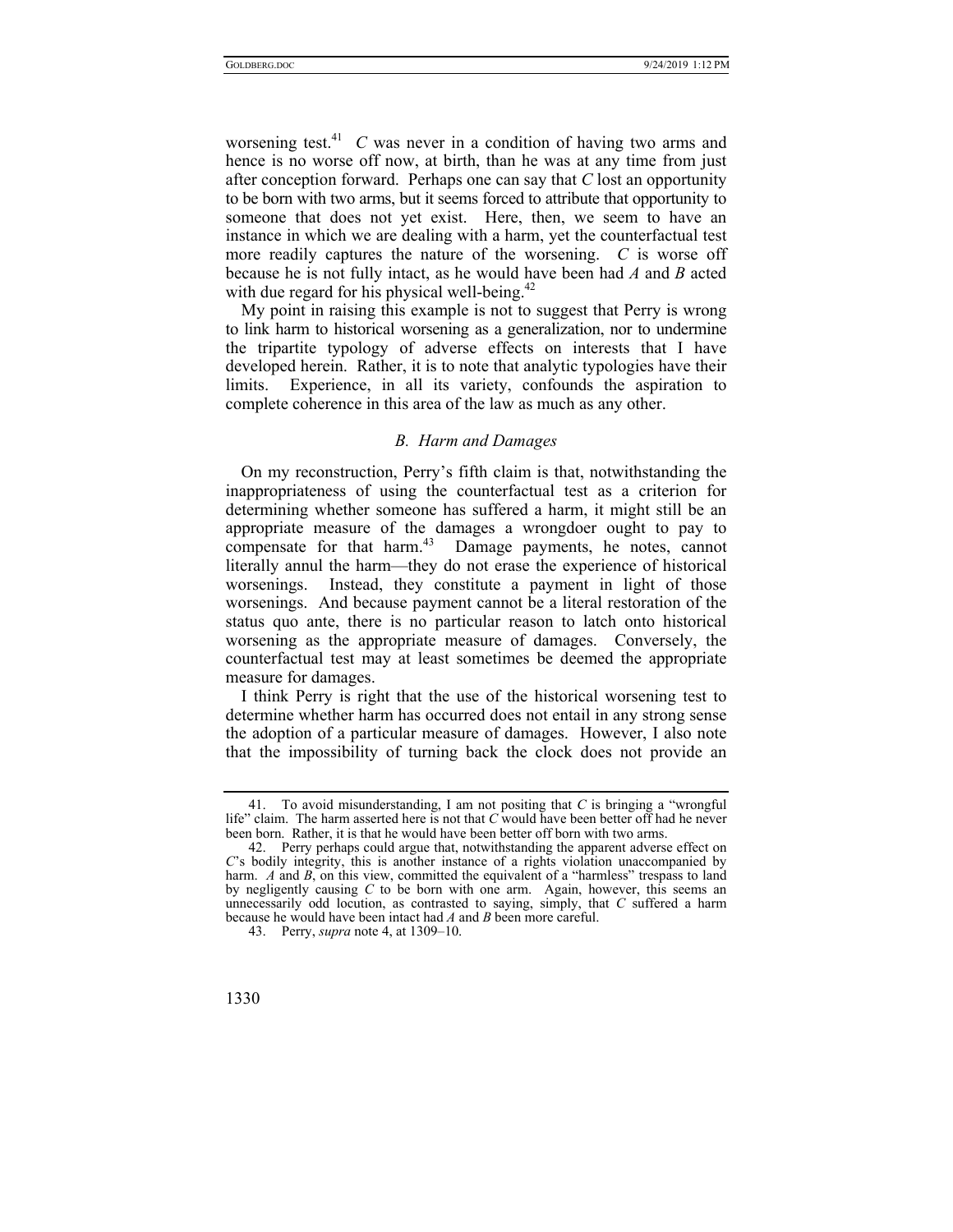affirmative reason to prefer one measure over another. Regardless of whether the judge instructs the jury to set damages at an amount equal to the difference between plaintiff's pre-tort and post-tort condition, or between a hypothetical condition and his post-tort condition, the jury is usually being asked to assign a value to something that cannot be valued with anything approaching precision. Impossibility gives us no reason to prefer one or the other.

Interestingly, the converse may not hold true. For cases in which it is nearly possible to restore the status quo ante, historical worsening might set the appropriate measure of damages. For example, suppose surgeon *S*'s carelessness causes patient *P* to develop a *symptomless* postoperative infection that is nonetheless detected and must be treated to avoid harm to *P* in the future. Otherwise the surgery is successful. *S* prescribes a very expensive antibiotic for *P* that *P* takes with no side effects. Assume that there is no additional pain, psychic harm, or inconvenience to *P*, and hence that the only setback *P* experiences is the cost of the medicine. In these circumstances, a payment from *S* to *P* equal to the value of the money *P* spent on the medication would, for all intents and purposes, restore the status quo ante. *P* would be made whole. Moreover, makewhole would seem an appropriate measure of compensation. *P*'s out-ofpocket loss is a plausible measure of what we would want *S* to pay to *P*. 44

As we shift from a scenario of out-of-pocket losses to losses that do not admit of being annulled, or nearly annulled—for example, physical harm, pain and suffering, and emotional distress—the intuitive appeal of historical worsening as a measure of damages wanes. For these sorts of losses, the law can no longer meaningfully engage in the project of making good the plaintiff's losses, or returning the plaintiff to her pretort position. Rather, as Perry suggests, it can only offer compensation that is appropriate in light of the plaintiff's losses, where propriety may be determined by a host of factors, including historical, counterfactual, and equitable considerations.

Black-letter law on damages appears to track the distinction I have drawn between cases involving out-of-pocket losses and those involving other forms of loss. Generally, tort damage rules attempt to put an injured person "in a position substantially equivalent in a pecuniary way

 <sup>44.</sup> It is a plausible measure, but not the only one. For example, one might argue that make-whole compensation should be supplemented by an additional sum in recognition of the wrong done to *P*, a sum that is owed independently of any harm suffered.

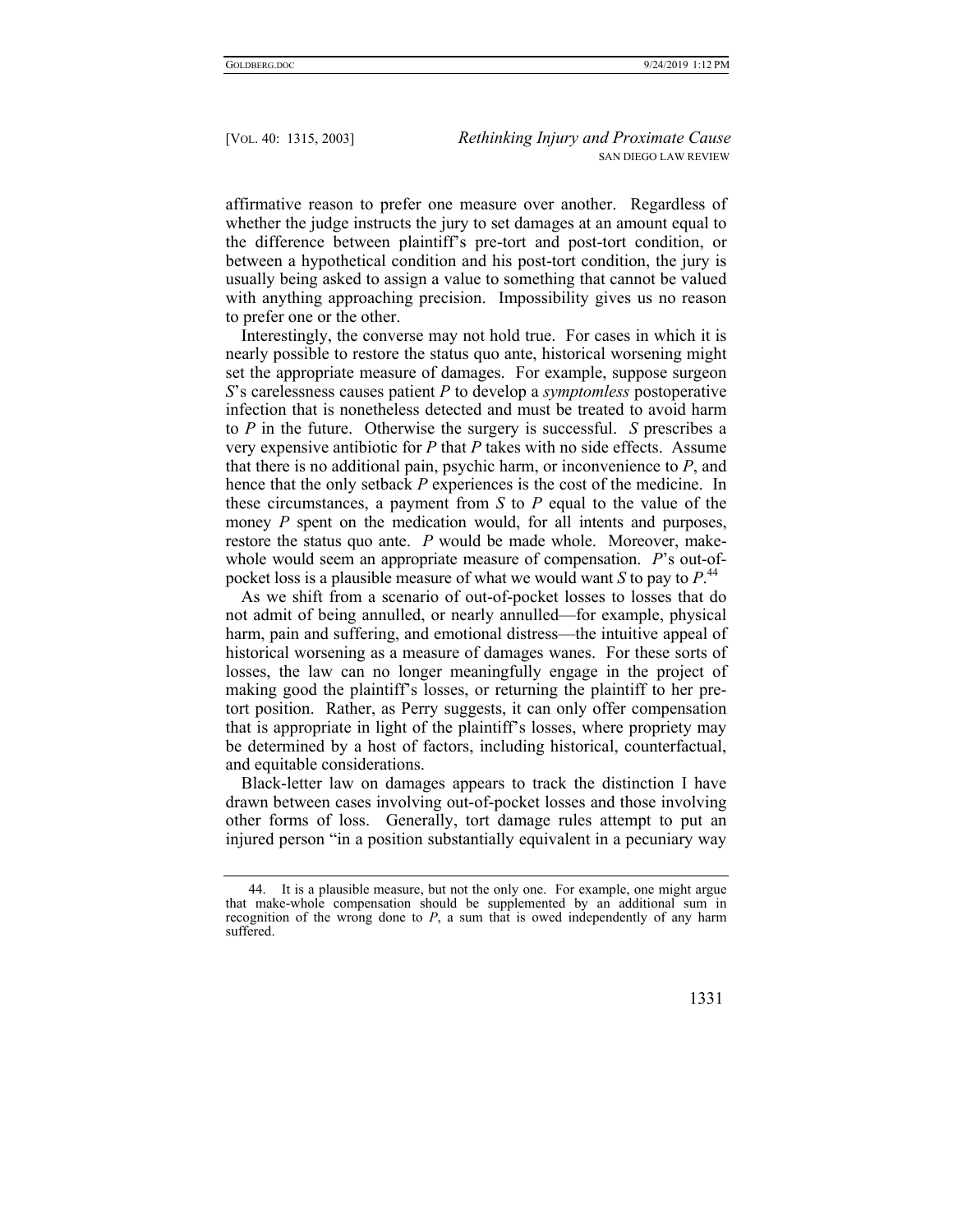to that which he would have occupied had no tort been committed."45 But this is just to say that tort damages aim to *compensate* the plaintiff for what has happened to him. The abstract concept of compensation, in turn, gives rise to different measures depending on the nature of the harm to the plaintiff. A person complaining of economic and property losses can often be placed in a position "substantially equivalent" to the one he formerly occupied.46 It makes sense to speak of this sort of plaintiff as being made whole by a damage award. For one complaining of injuries to body and mind, money damages are "not the equivalent."47 Here the law cannot coherently aspire to the idea of making whole. In these instances, *fair* compensation, not full compensation, is what tort law aims to deliver.<sup>48</sup>

# IV. HARMS, WRONGINGS, AND A RATIONALE FOR PROXIMATE CAUSE

In this Part, I will use Professor Perry's second claim—that, in identifying instances of harm, neither law nor morality tends to treat benefits as annulling harms—as a launching pad for an examination of the concept of proximate cause. Just to be clear, I do not mean to saddle Perry with a set of claims about proximate cause. He has not chosen on this occasion to discuss that concept. Still, his analysis permits exploration of it. Moreover, concern over proximate cause's intelligibility was one of the central impeti for this conference. Thus, it seems appropriate to open a brief inquiry into the animating principles of proximate cause.

We can begin the inquiry, as I have just suggested, with Perry's observation about the tendency to treat benefits as offsetting rather than annulling harms.<sup>49</sup> Certainly he seems correct that ordinary discourse observes the anti-annulment idea. Imagine a doctor who appropriately administers a medicine to her patient that cures a life-threatening infection, yet also produces severe and recurring headaches. It is common

 <sup>45.</sup> RESTATEMENT (SECOND) OF TORTS § 903 cmt. a (1979).

<sup>46</sup>*. Id.* 

<sup>47</sup>*. Id.* 

<sup>48</sup>*. Id.* § 912 cmt. b. It would be an interesting exercise to identify the type of cases in which judges first employed the language of "making whole." One might expect to find them first using it in cases of property damage, where the metaphor has some purchase, then only later invoking it as a generic description of the measure of damages for all tort cases. The latter would be a regrettable development, in that the metaphor of making whole has come to dominate and distort our conceptions of tort law. *See* John C.P. Goldberg, *Rights and Wrongs*, 97 MICH. L. REV. 1828, 1851–53 (1999) (reviewing ARTHUR RIPSTEIN, EQUALITY, RESPONSIBILITY, AND THE LAW (1999), and noting the undesirable tendency of corrective justice theorists to use the make-whole measure as the centerpiece of their analyses of tort).

 <sup>49.</sup> Perry, *supra* note 4, at 1304–05, 1311–13.

<sup>1332</sup>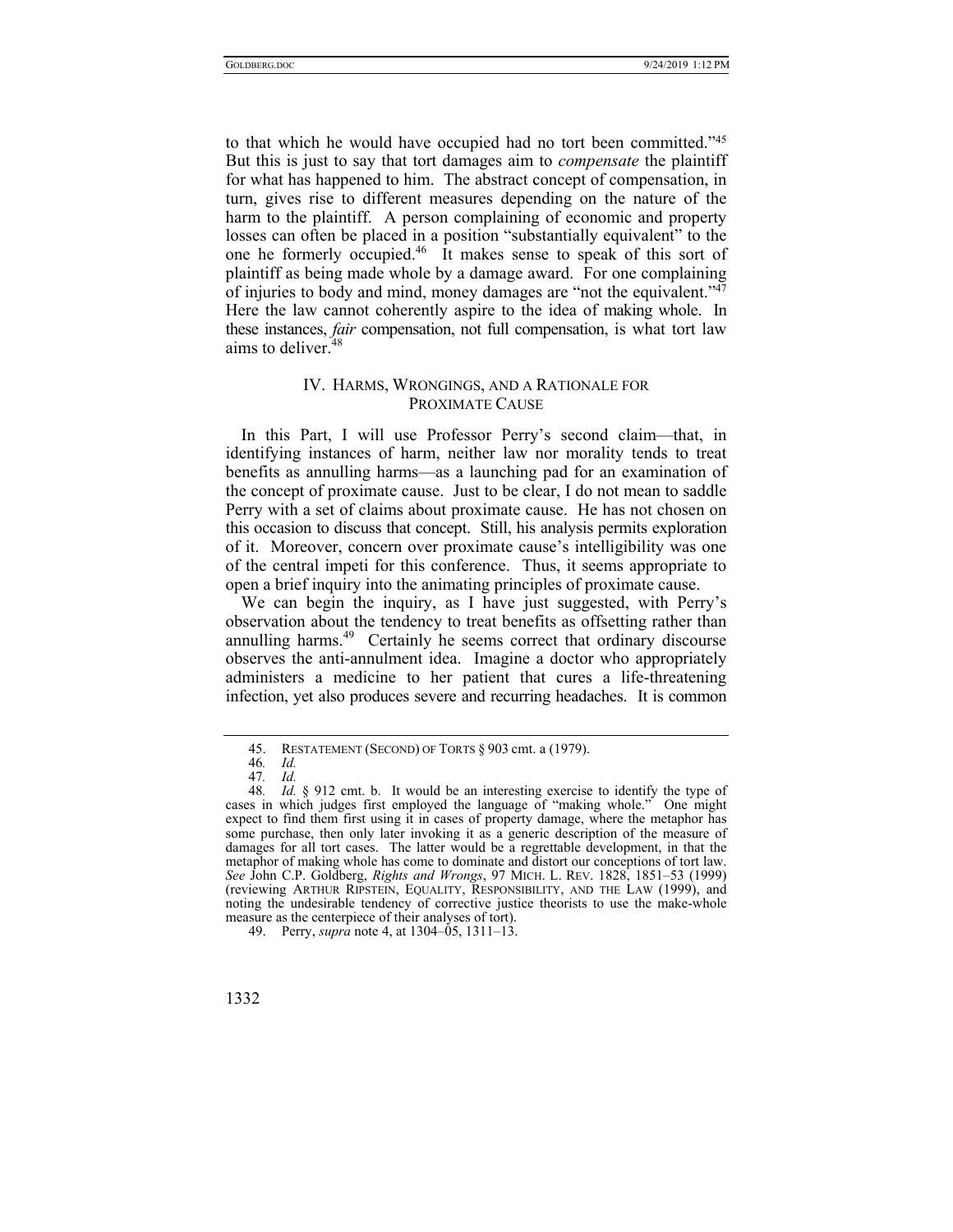to refer to the latter as "harmful side effects": harms notwithstanding the overall benefits conferred.

The principle that benefits do not annul harms seems also to hold in reverse. Suppose, for example, *Y* has a rare food allergy and *X* innocently causes *Y* unknowingly to ingest food containing the relevant allergen. As a result, *Y* experiences euphoria for a day, but then suffers a miserable illness requiring a month's stay in a hospital and resulting permanent injuries. Here it seems appropriate to say that *Y* enjoyed a benefit by virtue of the food poisoning, even though *Y* is worse off overall because of the severity of the ensuing harm.<sup>50</sup>

To note that benefits and harms do not annul one another is, again, not to claim that they ought not, in some circumstances, *offset* one another. Indeed, as this conference attests, there are many complexities facing any account as to when offsets are, or ought to be, permitted and when they will affect judgments as to wrongdoing and justification, as well as judgments as to the appropriate level of compensatory damages. The issue of offset is posed, for example, by the familiar hypothetical of the careless cab driver who crashes and causes his passenger a broken leg, in turn causing the passenger to miss a doomed airplane flight. For most, the strong intuition here is that the driver should *not* be granted an offset against the broken leg equal to the value of the substantial benefit he conferred by causing the passenger to avoid death in the plane crash. What can explain this intuition?

One way to sharpen our understanding of the taxi case, at least in the context of assessing legal responsibility, is to think in terms of the intersection of two bodies of law: tort and restitution. Indeed, such an approach is invited by Perry's anti-annulment argument. In the taxi example, this would first entail seeking to isolate the harm suffered by the passenger and asking whether it provides the basis for an action in negligence, which presumably it does. Having carved out the passenger's claim for the harm, we next ask whether a cab driver who does not injure his passenger but simply fails to deliver him to the airport on time, thereby preventing him from boarding a doomed plane, can bring an action for restitution—unjust enrichment—against the passenger. Surely

 <sup>50.</sup> If the poisoning were to result from *X*'s intentional or negligent act, then we might be more inclined to resist the idea that *Y* received any benefit from the poisoning. However, that intuition is likely to rest on a judgment that  $\dot{X}$ , as a wrongdoer, should not be *credited* for bringing about a benefit to  $\ddot{Y}$ , rather than a judgment that  $\ddot{Y}$  received no benefit.

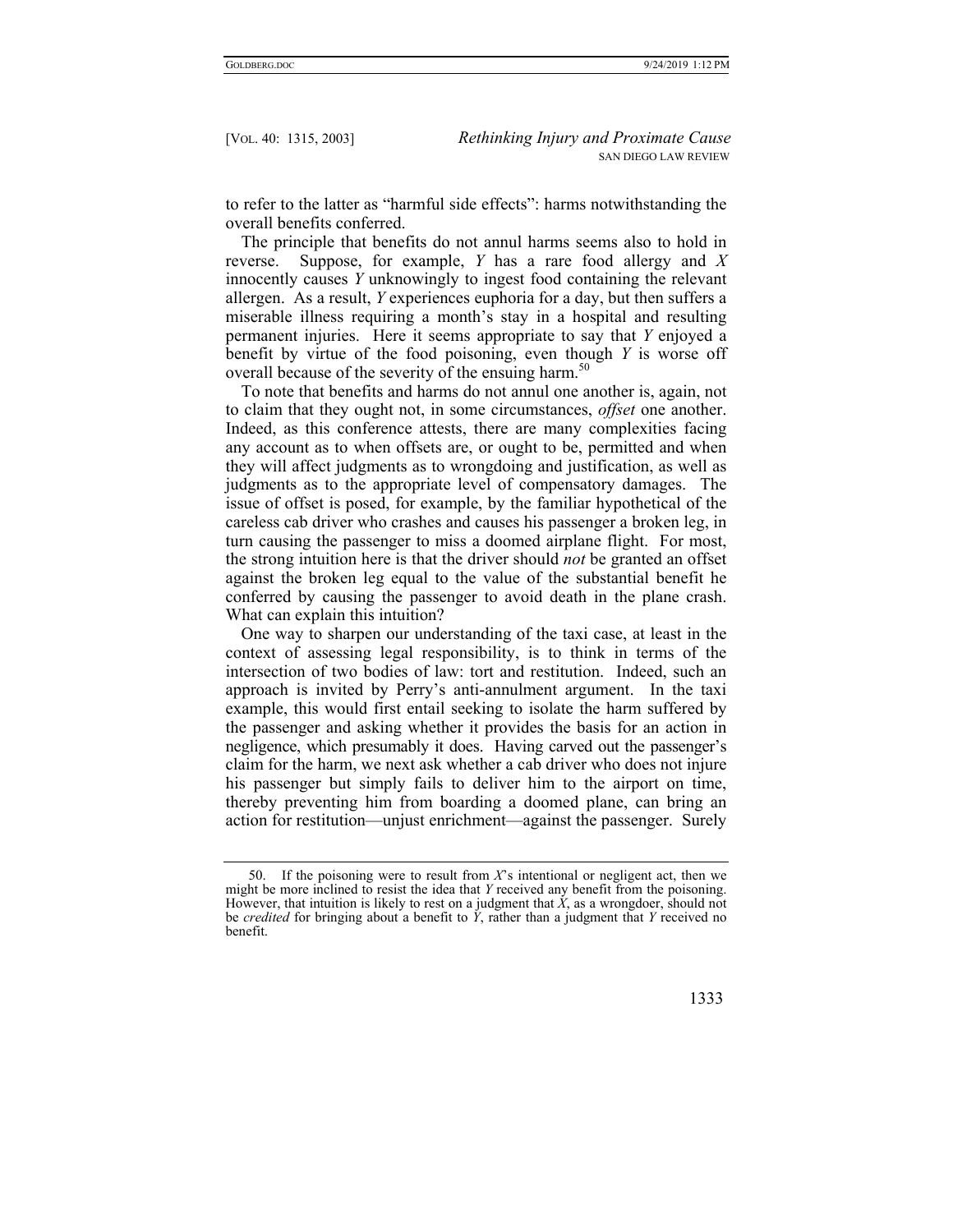not. Under these circumstances, at least, the fortuitous conferral of an unrequested benefit will not support a claim in restitution.<sup>51</sup> To put it another way, to the extent the passenger was "enriched," it seems not at all *unjust* that he, rather than the taxi driver, retains the benefit.

Perry also alludes to another way of capturing the intuition behind the taxi example, which some conferees dubbed the "symmetry" principle. Here, the notion is that, just as a wrongdoer should not be held responsible for fortuitously caused *harms*, so too, he should not be able to claim credit for fortuitously caused benefits.<sup>52</sup> Consider another familiar example: the driver who first speeds without incident, then resumes careful driving at a normal speed, after which he collides with another car at an intersection, injuring the other car's driver. Even if the victim of the crash could prove that the driver had been speeding at some time prior to the accident, his negligence claim will founder because the careless conduct—the speeding—does not stand in the right relation to the collision; its only significance was to bring the driver to the intersection at a different time than he would have otherwise been there.<sup>53</sup> The symmetry principle would suggest that, just as the victim who fortuitously suffers harm at the hands of the careless driver cannot recover, so too, the taxi driver cannot claim credit for the benefit gratuitously conferred.

Of course the symmetry principle will only support the common intuition about the right result in the taxi example if fortuitousness does affect, or ought to affect, our attributions of responsibility for harms. And here, finally, we arrive at the issue of proximate cause: whether and why tort law would limit responsibility to exclude certain instances of fortuitously-caused harms. If this conference is any indication, Perry's invocation of the symmetry principle faces an uphill battle, given that its organizers profess great puzzlement over the idea that fortuity ought to limit responsibility in tort law as well as morality generally.

With respect to tort law, the puzzle, I gather, arises out of the

<sup>53</sup>*. See* RESTATEMENT (THIRD) OF TORTS: LIABILITY FOR PHYSICAL HARM (BASIC PRINCIPLES) § 29 cmt. h, illlus. 8 (Tentative Draft No. 2, 2002).



 <sup>51.</sup> The case for denying the driver's restitution claim strikes me as overdetermined. First, it is not clear that there is a meaningful sense in which the driver voluntarily conferred a benefit on the victim, seeing as he was unaware, and had no reason to believe, that his actions would in any way benefit the victim. Second, even if his conduct were to constitute the voluntary conferral of a benefit, it was gratuitous, and gratuitous conferrals do not generate a claim for restitution absent mistake, coercion, emergency, or some other basis for a reasonable expectation of compensation on the part of the driver. Douglas Laycock, *The Scope and Significance of Restitution*, 67 TEX. L. REV. 1277, 1284 (1989) (describing the "negative rule" to the general principle of disgorging unjust enrichment). Third, even if there were some basis for thinking the driver was entitled to expect compensation, such compensation surely is not required as a matter of justice or equity, given the facts of the case.

 <sup>52.</sup> Perry, *supra* note 4, at 1312–13.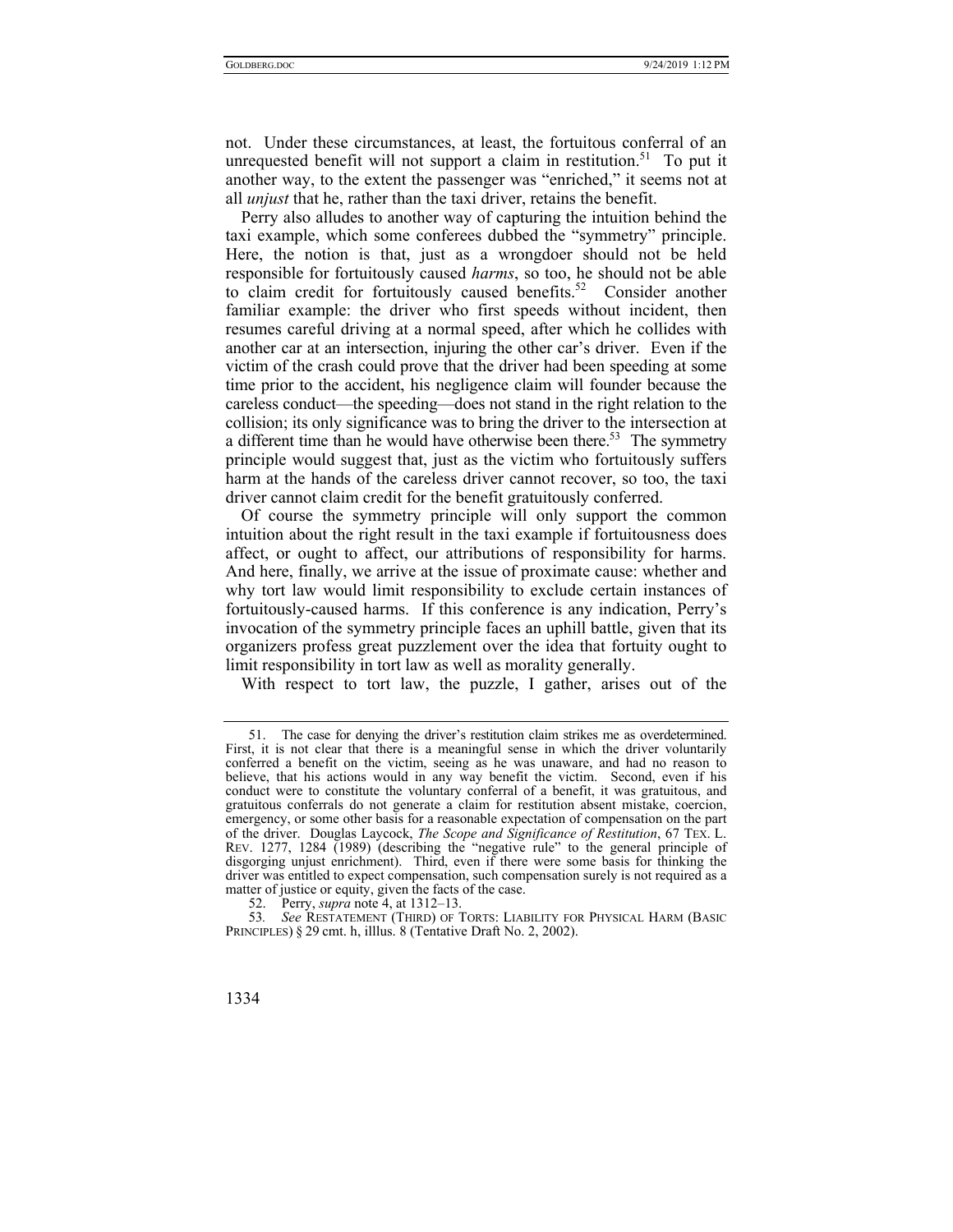following chain of reasoning. In a tort suit brought against an intentional or careless wrongdoer, we, by definition, confront an actor deserving of some form of sanction.<sup>54</sup> The actor, after all, is a wrongdoer. Moreover, although we generally adhere in criminal law to some notion of the punishment fitting the crime, in tort law we permit disproportionate sanctions. So, for example, the careless driver, whose carelessness consists merely of taking his eyes off the road for an instant, may be required to pay hundreds of thousands of dollars in compensatory damages.<sup>55</sup> It cannot be the case, then, that tort law's refusal to hold wrongdoers responsible for fortuitously-caused harms is driven by a principle of proportionality in sanctions.<sup>56</sup> And, because there is no other obvious candidate for a principle within the family of principles having to do with attributions of responsibility that can explain the salience of fortuitousness, it follows that limits based on that quality are unmotivated: they pose a puzzle, at least for justice-driven accounts of tort law.

The puzzle dissipates, however, if one takes a certain view of what tort law aims to do. In this view, tort law, like criminal law, *is* concerned to offer a legal response to wrongdoing. It is not understood, for example, as a scheme designed efficiently to deter socially undesirable risk-taking. However, it differs fundamentally from criminal law because it is not concerned to sanction and deter wrongs per se or on behalf of the public. Rather, it is designed to empower victims of wrongs to seek redress from their wrongdoers. As such, tort actions require plaintiffs to show more than that somebody committed a wrong so as to cause them harm. In

 <sup>54.</sup> In this discussion, I will leave aside claims grounded in strict liability. I should note, however, that the following explanation of proximate cause as instantiating a requirement of "wronging" does not thereby render it incapable of explaining why proximate cause limitations apply to instances of strict liability. This is because the concept of "wronging" or "mistreatment," as I employ it, is not limited to morally blameworthy conduct, but instead may include objective (nonblameworthy) fault, as well as conduct that, though lawful, generates unfair or disparate risks of injuries to others.

<sup>55</sup>*. See* Jeremy Waldron, *Moments of Carelessness and Massive Loss*, *in* PHILOSOPHICAL FOUNDATIONS OF TORT LAW 387, 387 (David G. Owen ed., 1995) (offering this example).

<sup>56</sup>*. But see* Michael L. Wells, *Proximate Cause and the American Law Institute: The False Choice Between the "Direct-Consequences" Test and the "Risk Standard*,*"* 37 U. RICH. L. REV. 389, 391 (2003) (asserting that proximate cause doctrine exists "to save the defendant from the unfairness of paying huge damages for a small departure from due care"). However desirable such a limit might be as a matter of moral or political theory, it is clear that proximate cause doctrine as it currently exists fails to deliver such a limit, given that, so long as a harm is foreseeable or within the scope of the risk, the defendant sued by the innocent plaintiff is left on the hook for its entire amount.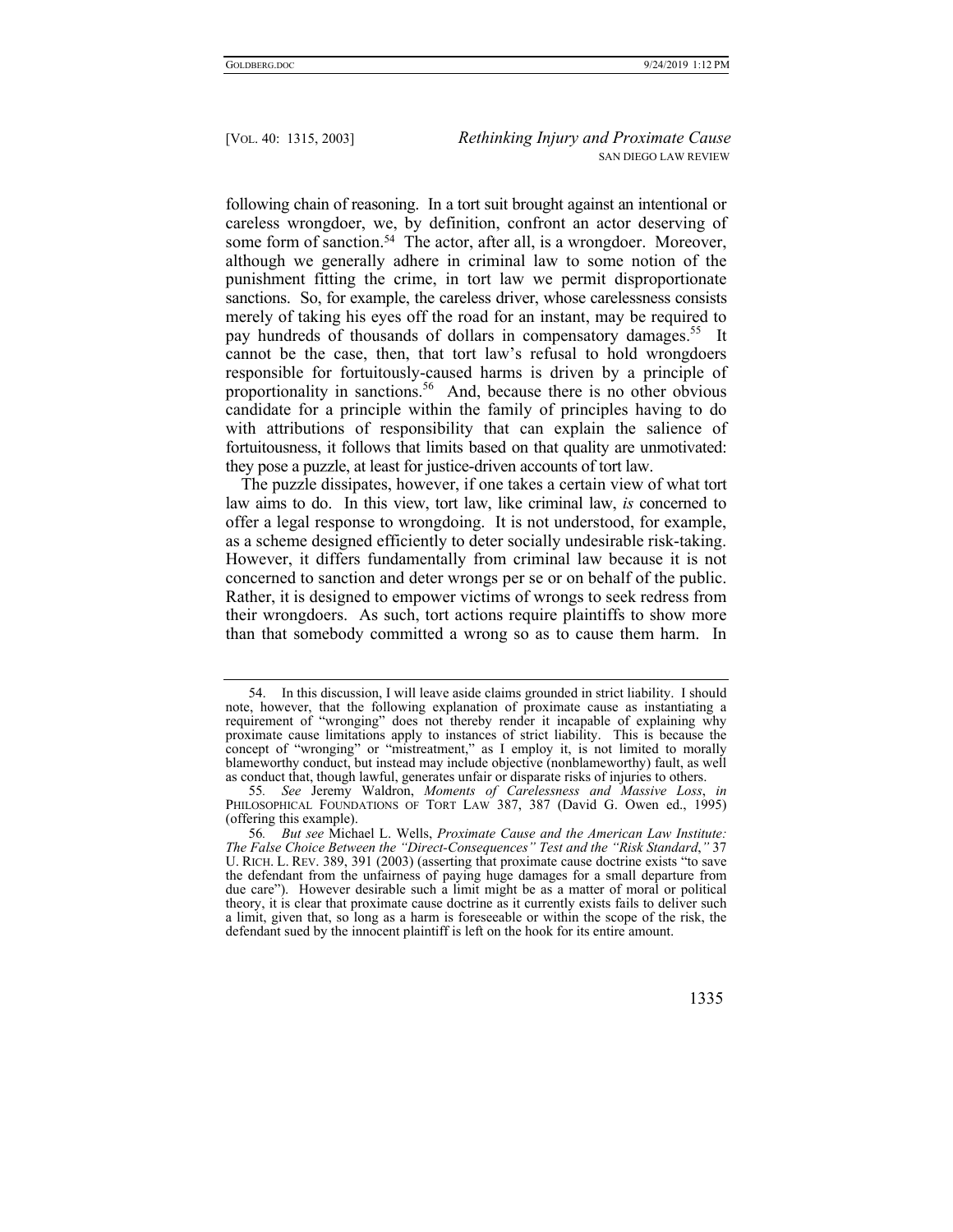addition, they must show that they suffered harm or other injury *by virtue of having been wronged*. In tort, unlike in crime, a wrong is not enough. There must also be a wronging.<sup>57</sup> In Cardozo's words, "Affront  $\ldots$  is  $\ldots$  the keynote of the wrong."<sup>58</sup>

Doctrinally, the requirement of wronging is captured within several tort concepts. For example, it is sometimes instantiated in the requirement that the plaintiff establish an appropriate nexus between the duty and breach elements of the negligence tort.<sup>59</sup> As Cardozo famously explained in *Palsgraf*, even a plaintiff to whom a defendant owes a duty of care has no cause of action if she establishes only that some other duty—owed to others or to society generally—was breached.<sup>60</sup> Thus, Mrs. Palsgraf was owed a duty of care by the railroad and was harmed by the careless actions of two railroad conductors who jostled another passenger. Yet she herself was not wronged. Because the jostling occurred well away from where she was standing, it was not reasonably foreseeable to persons in the position of the conductors that their wrongful conduct would have *any* effect on a person in the position of Mrs. Palsgraf. Therefore, the conduct in question—although perhaps antisocial, as well as wrongful to persons standing near the conductors—could not have amounted to a wronging of her; it did not constitute a harm flowing from a breach of any of the duties that were owed to her.

Cardozo himself appears to have believed that *Palsgraf*'s duty-breach nexus analysis provides an adequate instantiation—or at least the only doctrinally supported instantiation—of the principle that a tort plaintiff cannot prevail without establishing that she has been wronged. That is why he was content to conclude that, had Mrs. Palsgraf been able to establish a breach of duty to her, her claim would not have foundered on the issue of proximate cause. $61$  Subsequent courts, however, have

59*. See* John C.P. Goldberg & Benjamin C. Zipursky, *The* Restatement (Third) *and the Place of Duty in Negligence Law*, 54 VAND. L. REV. 657, 709–12 (2001) (discussing the nexus requirement).

60*. Palsgraf*, 162 N.E. at 101.

61*. Id.* In a recent article, Dean Hurd and Professor Moore mistakenly interpret Cardozo's refusal to treat proximate cause as a doctrine instantiating the requirement of wronging as manifesting his acceptance of a purely risk-based conception of negligence, under which causation of harm is rendered irrelevant to the definition of the wrong of negligence. Heidi M. Hurd & Michael S. Moore, *Negligence in the Air*, THEORETICAL

 <sup>57.</sup> Palsgraf v. Long Island R.R. Co., 162 N.E. 99, 100 (N.Y. 1928). The argument for the plaintiff is built upon the shifting meanings of such words as "wrong" and "wrongful," and shares their instability. What the plaintiff must show is "a wrong" to herself; i.e., a violation of her own right, and not merely a wrong to some one else, nor conduct "wrongful" because unsocial, but not "a wrong" to any one.

*Id.*

<sup>58</sup>*. Id.* at 101. It bears repeating that I am employing "mistreatment" and "wronging" in a sense capacious enough to capture unintentional misconduct. *See supra* note 54.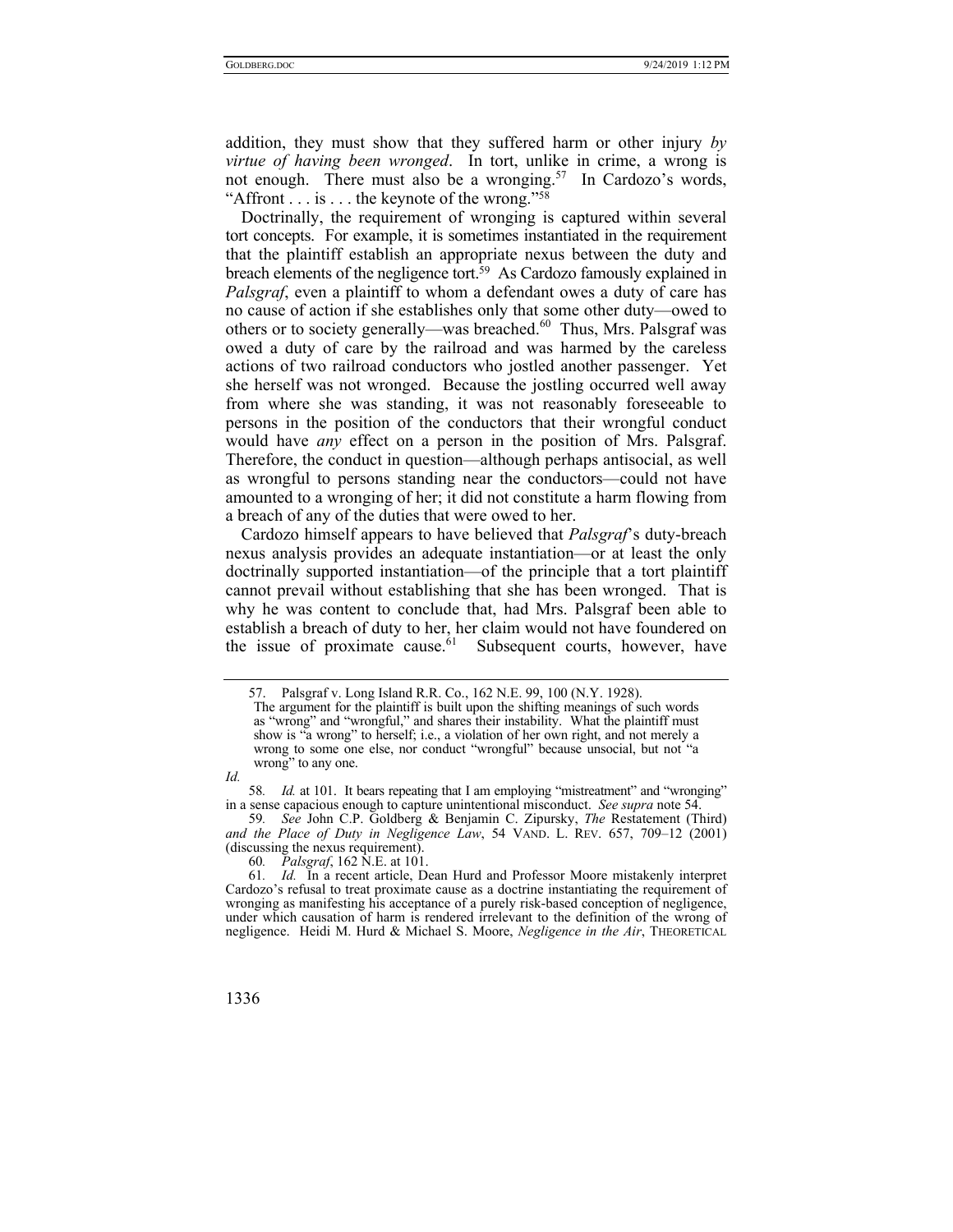rejected this aspect of his reasoning by altering the meaning of the proximate cause element of the negligence tort. Indeed, this is perhaps the central upshot of the switch from tests that focused on the *directness* of the causal sequence between carelessness and harm to modern formulations, which require the plaintiff to prove either that she suffered a harm of a type that was reasonably foreseeable to the defendant at the time of acting, or that the harm consists of the realization of at least one of the risks that rendered the defendant's conduct careless.<sup>62</sup>

To help see how, *pace* Cardozo, proximate cause can also instantiate the requirement of wronging, consider two variations on yet another careless driving example. First, imagine a person who, while driving his car on a street in a moderately busy part of town, carelessly throws a half-filled paper coffee cup out of the driver's side front window. The coffee proceeds to splatter on the windshield of a car coming in the opposite direction, temporarily blocking the vision of the driver of that car, who swerves, strikes, and seriously injures a pedestrian standing on the far sidewalk.

Now imagine the same careless act—the throwing of the half-filled coffee cup by the driver—except that, instead of hitting another car's windshield, the cup lands harmlessly in the road. However, a pedestrian walking along the far curb sees the tossing of the coffee, stops in his tracks, and raises his arms in indignation over the driver's act of littering. Only because the pedestrian happens to stop at that precise point and gesticulate, he makes contact with a tree limb, which in turn disturbs a hidden nest of bees, many of which sting him, causing him to suffer disfiguring welts and considerable pain.<sup>63</sup>

INQUIRIES L. 333, 348–54 (2002). Here they conflate "small 'n' negligence" (the fault element of the tort of negligence) with "big 'N' negligence" (the four-element tort). While Cardozo did sometimes cast the notion of fault in terms of a notion of undue risk, he was quite adamant in *Palsgraf* and elsewhere that fault be distinguished from negligence in its entirety. Thus, for Cardozo, a complete claim of negligence would require a showing not only that the defendant acted unreasonably by unduly risking the well-being of another, but that this unreasonable conduct amounted to a breach of a duty owed to a person such as the plaintiff to take care not to cause a certain kind of injury to the plaintiff. To borrow Ripstein and Zipursky's helpful terminology, Cardozo understood the negligence tort as instantiating duties of noninjury, rather than duties of noninjuriousness. *See* Arthur Ripstein & Benjamin C. Zipursky, *Corrective Justice in an Age of Mass Torts*, *in* PHILOSOPHY AND THE LAW OF TORTS 214, 218–21 (Gerald J. Postema ed., 2001) (distinguishing between these types of duties).

 <sup>62.</sup> DOBBS,*supra* note 3, §§ 183–85, at 451–60 (describing different tests for proximate cause).

 <sup>63.</sup> I assume that the pedestrian was not physically endangered by the airborne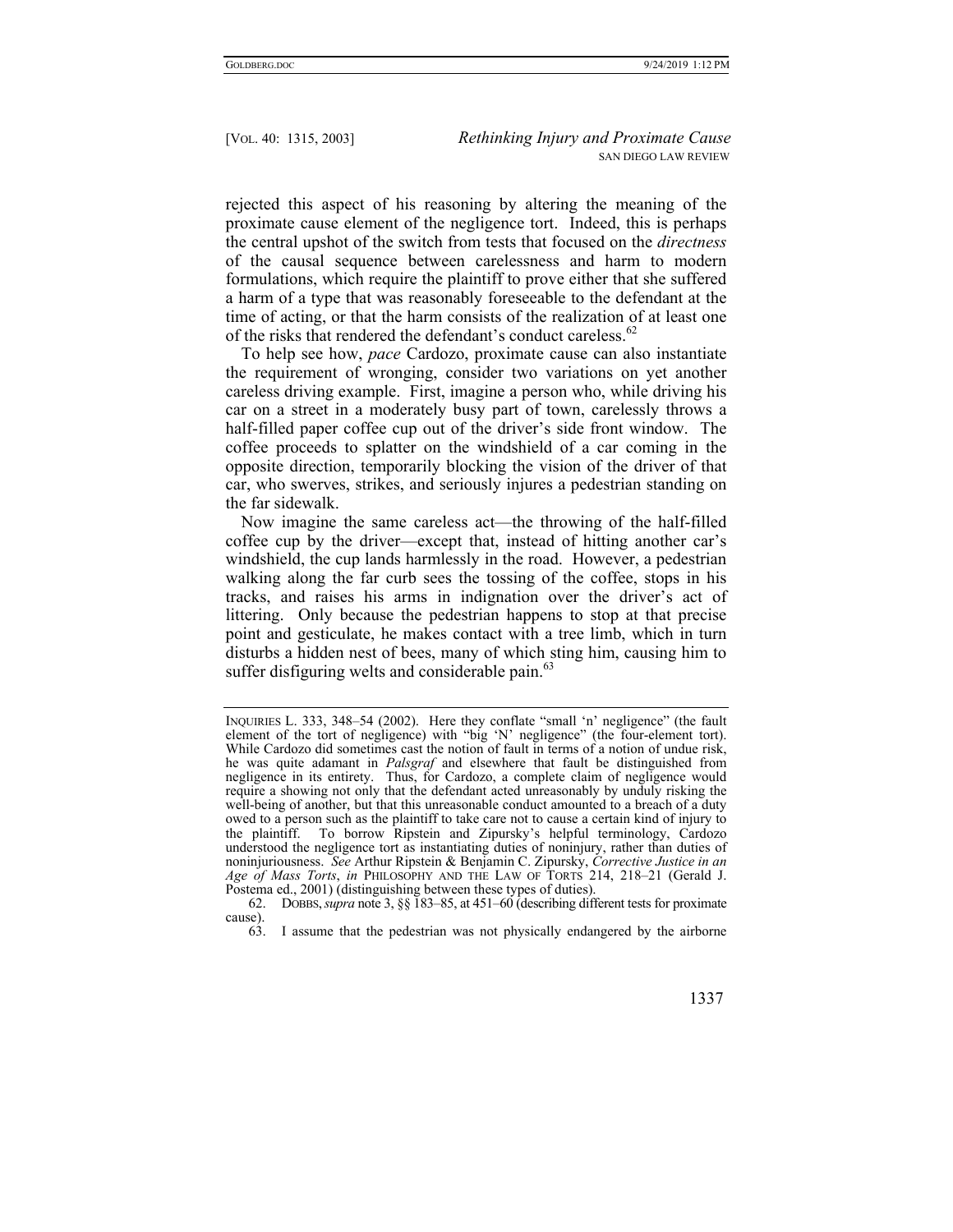A court, I think, ought to permit a jury verdict for the plaintiff in the first case, yet rule for the driver as a matter of law in the second case. Moreover, I think that the difference between the two cases turns in this instance on proximate cause, not duty or the duty-breach nexus. Physical injury to nearby pedestrians was a foreseeable consequence of tossing a half-filled coffee cup out of a moving car on moderately busy street, hence the driver in both instances owed pedestrians a duty to take reasonable care not to cause physical injury to them. Moreover, in both cases, the driver breached that duty by tossing the cup out of the car for no good reason. And, in each case, the careless conduct functioned as a but-for cause of injury to the plaintiff. Thus, if the first plaintiff is entitled to prevail, while the bee-sting plaintiff should lose, it is not because the latter is unable to prove that the driver carelessly caused her an injury that he was duty-bound to guard against, but rather because the injury came about too fortuitously.64 The littering driver committed a wrong, and that wrong harmed the bee-sting victim. But the driver still did not *wrong the victim* because he could not reasonably foresee that his act of littering would produce bee stings, and with it injuries. To make the same point in the language of "scope of the risk," the risk of a pedestrian's being injured by a bee sting was not one of the risks that inclines us to label throwing litter out of a moving car to be a careless activity.

Regardless of whether the test for proximate cause is cashed out in terms of foreseeability or the risk rule,<sup>65</sup> when applied in cases like the bee-sting hypothetical, what the doctrine achieves is very similar to what Cardozo achieved by invoking duty-breach analysis in *Palsgraf.* The bee-sting plaintiff loses, just as Mrs. Palsgraf lost, because he

coffee and that he likewise did not fear or otherwise apprehend that he was about to be splashed by the coffee. I also assume that nothing in the situation would have alerted the reasonable person to the presence of bees, such that the pedestrian may be found comparatively responsible.

 <sup>64.</sup> Modern courts and commentators have tended to invert Cardozo's analysis by treating proximate cause, *rather than* the duty-breach nexus, as a sufficient instantiation of the principle of not holding persons responsible for wrongful conduct that does not wrong the plaintiff. This explains, in part, why they are content to eschew duty analysis. *See* RESTATEMENT (THIRD) OF TORTS: LIABILITY FOR PHYSICAL HARM (BASIC PRINCIPLES) 191 (Tentative Draft No. 2, 2002) (explaining the draft's rejection of *Palsgraf*). It also helps explain why *Palsgraf* is routinely, yet mistakenly, treated as a proximate cause case. *See* Benjamin C. Zipursky, *Rights, Wrongs, and Recourse in the Law of Torts*, 51 VAND. L. REV. 1, 11–12 (1998). My sense is that the two concepts ought to be treated as complementary rather than as substitutes. The duty-breach nexus requirement better explains the result in decisions like *Palsgraf*, whereas the notion of proximate cause better explains cases such as the bee-sting hypothetical.

 <sup>65.</sup> This account of proximate cause might even justify the use of tests that focus on the physical and temporal distance between wrongful conduct and harm. At least in some instances, the more remote the harm, the less ground it provides for a sense of indignation at having been mistreated.

<sup>1338</sup>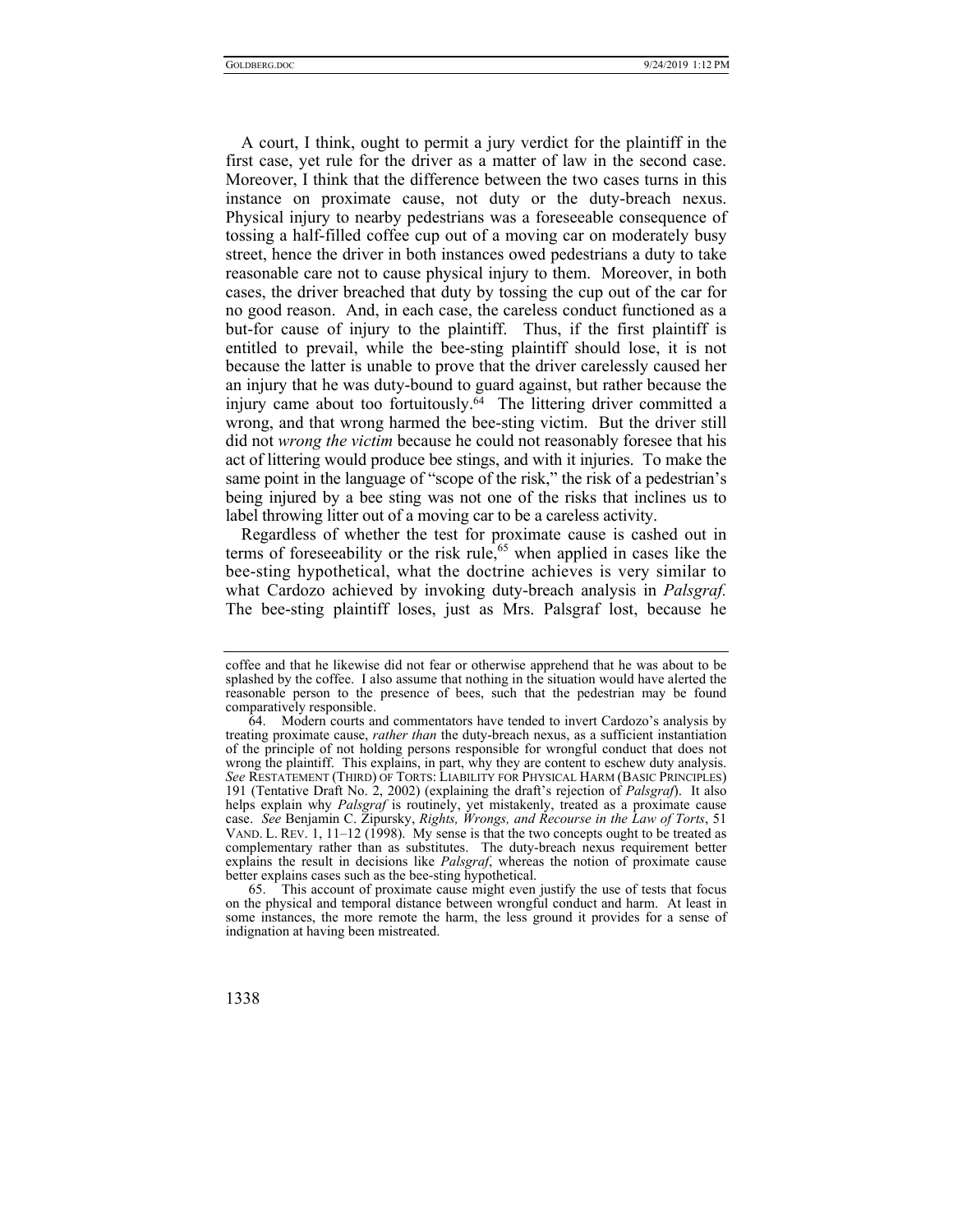cannot plausibly assert that he was mistreated by the defendant. To use the language of older cases, one only has a claim to have been wronged by another if the harm one suffers at the hands of the other has come about through an "ordinary and natural" sequence of events.<sup>66</sup> Essentially, tort law is available to plaintiffs who may justifiably complain to the defendant: "How could you treat me that way?"<sup>67</sup> In instances in which a defendant's careless conduct only fortuitously generates a harm—even a type of harm that the defendant was dutybound to guard against—negligence law takes the view that the fact of fortuity defeats the ability of the plaintiff to make that sort of complaint. Confronted by the bee-sting plaintiff, our imagined littering driver can point to the weird sequence of events and say: "I did not carelessly harm you; I merely littered in your presence." Thus, it is not quite right to say that negligence law aims to compensate those who suffer losses flowing from wrongs. The plaintiff must also have been wronged, such that she might *justifiably maintain a sense of victimization or indignation with respect to her treatment at the hands of the defendant*.

Articulating the rationale for proximate cause in terms of a requirement of mistreatment or wronging has several advantages. First, and perhaps most importantly, it offers a better justification for the existence of the doctrine than conventional accounts. To the extent they purport to explain proximate cause doctrine, these treat it as a fairness- or efficiency-driven cap on "excessive" liability. Yet, as indicated above, proximate cause doctrine does not prevent the imposition of huge sanctions on tortfeasors: that is what makes the doctrine puzzling to the organizers of this conference. Nor does efficiency help explain the contours of proximate cause doctrine, given that there is no reason in the abstract to suppose that society wants only those who are hurt 'in the right way' to sue and thereby deter negligent conduct.<sup>68</sup> As a result,

 <sup>66.</sup> Ryan v. N.Y. Cent. R.R. Co., 35 N.Y. 209, 212 (1866). By "ordinary and natural" I do not mean "as in nature" or "without human intervention." Rather, I mean that events have unfolded in such a way that an ordinary person, if told of them, would not find their recounting especially strange or surprising. Also, I do not intend by this invocation of *Ryan*'s conceptualization of the test for proximate cause to endorse the particular holding of the decision—that the negligent igniter of a fire in a rail yard can only be held responsible for fire damage to the first structure ignited by the fire. Indeed, this holding seems quite inconsistent with that test.

 <sup>67.</sup> My emphasis on the centrality to tort law of the idea of *doing unto others* clearly owes a debt to Professor Weinrib's work, which emphasizes the interrelation of "doer" and "sufferer" in tort law. ERNEST J. WEINRIB, THE IDEA OF PRIVATE LAW 81 (1995).

<sup>68</sup>*. See generally* John C.P. Goldberg, *Twentieth-Century Tort Theory*, 91 GEO.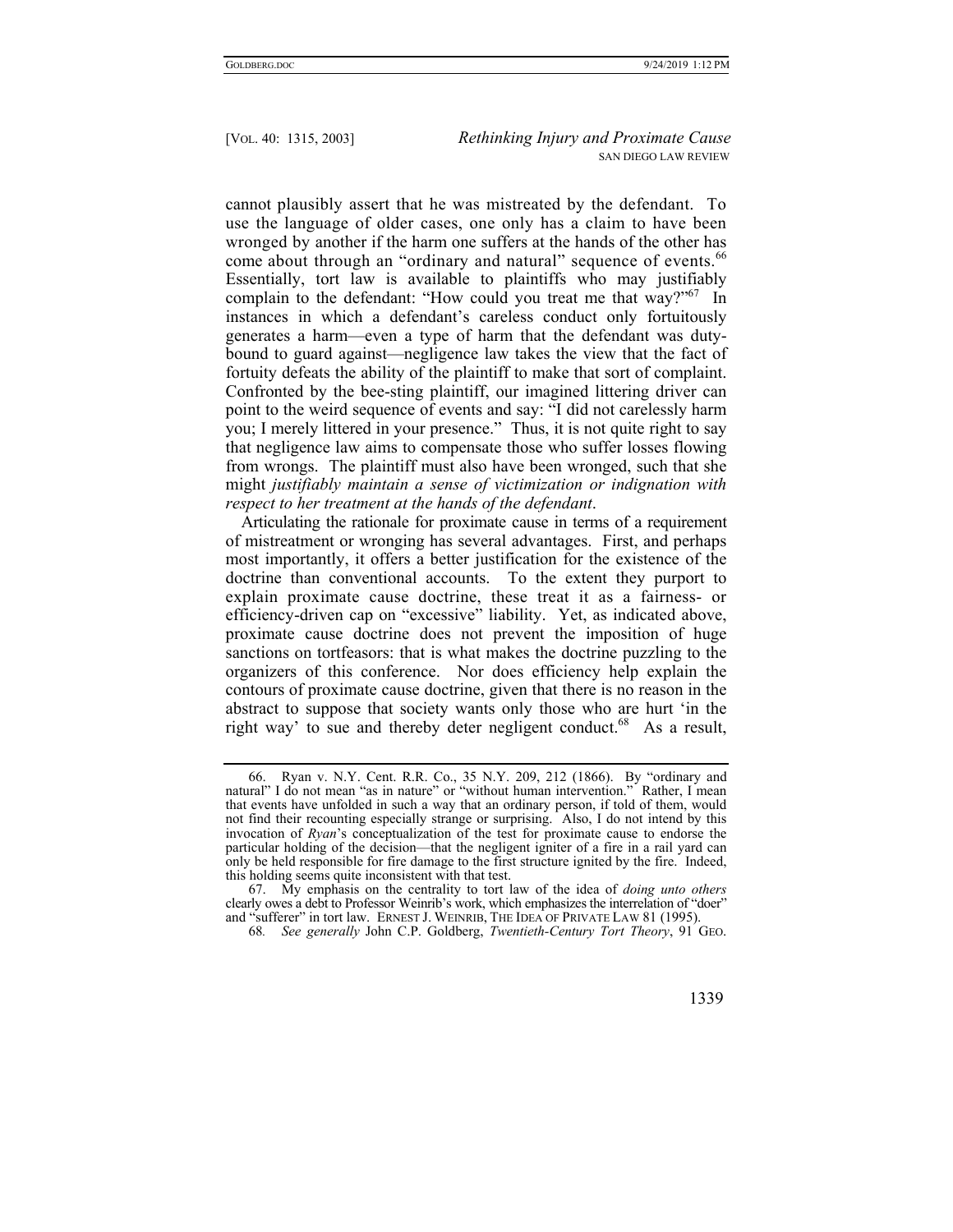many feel driven toward the skeptical conclusion that proximate cause is incapable of being captured: it is just a label behind which judges engage in ad hoc decisionmaking. The foregoing sketch, however, suggests an answer to the skeptic in the form of a coherent account of proximate cause that can, to a considerable extent, explain current doctrine.

Understanding proximate cause in terms of a notion of wronging or mistreatment not only captures at a general level why tort law might care about the fortuitousness of outcomes, and why modern courts focus on foreseeability or scope of the risk. It can also explain some of the specific contours of proximate cause doctrine. For example, it can explain why "proximate cause" limitations vary in scope depending on whether the defendant's wrong was intentional or merely negligent. Suppose that *A* shoots at *B* intending to kill her, but misses. The shot proceeds to ricochet off an object and then blows apart a nearby bees' nest. *B* is stung, causing an allergic reaction and serious injury. It is quite possible that, if *B* can prove that *A* acted for the purpose of killing *B*, *A* will be held liable for committing a battery against *B*. This even though, had *A* only been careless—imagine he was cleaning his gun in his very expansive backyard when, through carelessness, the gun accidentally fired—his conduct might not be deemed a proximate cause of *B*'s injury. $69$  What is the difference that explains why fortuitousness does not defeat liability in the battery action, but does in the negligence action? *B* would be utterly justified in feeling mistreated by *A*'s intentional attempt to kill her regardless of the fortuitous manner in which her injury came about, yet would not be justified in harboring that feeling had *A* been only careless toward her so as fortuitously to produce an injury.

The foregoing analysis is also consistent with tort law's embrace of the thin skull rule. I have argued that fortuity is relevant to the determination of whether a victim can claim to have been wronged. It does not follow that, once a wronging has been established, fortuities as to the magnitude of the loss flowing from the wrong should be counted in favor of the tortfeasor. At least as between an innocent victim and a tortfeasor, the legal rule permitting the jury to place the burden of bad luck on the wrongdoer rather than the victim is intelligible.<sup>70</sup> So, one can embrace the foregoing account of the centrality of wronging to tort without

L.J. 513, 555–57 (2003) (criticizing economic analyses of tort doctrines of causation and proximate cause).

 <sup>69.</sup> RESTATEMENT (THIRD) OF TORTS: LIABILITY FOR PHYSICAL HARM (BASIC PRINCIPLES) § 33 (Tentative Draft No. 3, 2003) (specifying that the scope of liability for intentional wrongs is broader than that for careless wrongs).

 <sup>70.</sup> The rule is intelligible, although perhaps in need of more justification than it is usually given. *See* John C.P. Goldberg, *Misconduct, Misfortune, and Just Compensation: Weinstein on Torts*, 97 COLUM. L. REV. 2034, 2040–41 (1997) (noting problems in certain arguments advanced on behalf of the thin skull rule).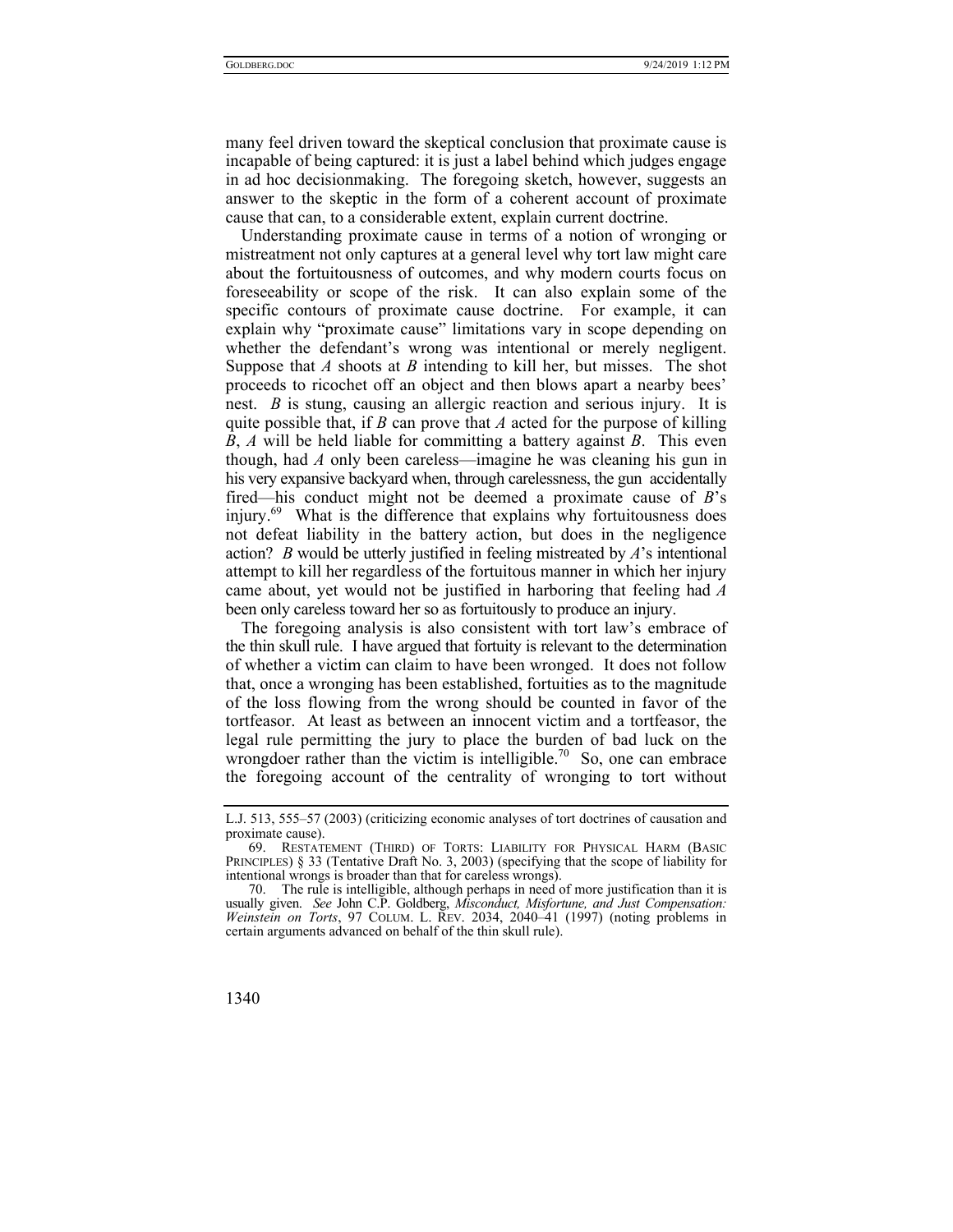having to eschew the well-established doctrine of the thin skull rule. Alternatively, those who are appalled by what they take to be the evident injustice of the thin skull rule can reject it while still endorsing my claim that proximate cause matters to tort law because tort is concerned not with wrongs per se, but with wrongings.<sup>71</sup>

Another advantage of conceptualizing proximate cause cases (as well as certain duty cases) in terms of the idea of wronging is that this reconstruction is quite consonant with, and indeed helps make sense of, the historic linkage of the original common law tort action—the writ of trespass—to a concern with breaches of the peace.<sup>72</sup> Modern commentators have tended to read into this concern a utilitarian ambition on the part of tort law: it is there because tort law is all about the delivery of the aggregate good of social order. Yet, the idea of "keeping the peace" is equally capable of a deontic interpretation. Tort law, in this view, aims to isolate, to the extent law's categories are capable of doing so, those instances of wrongful harming that will leave the victim with a justified sense of having been injured through mistreatment by another and with that, a corresponding belief that he is entitled to retaliate against that other to vindicate his rights, rather than simply bemoan his bad luck. In this way, tort law aims to keep the peace by enabling victims who have been unfairly or otherwise wrongly treated to seek legal or

 <sup>72.</sup> In its standard formulation, the trespass writ required the plaintiff at least to plead that the defendant had acted "against [the] peace." J.H. BAKER, AN INTRODUCTION TO ENGLISH LEGAL HISTORY 545 (4th ed. 2002) (providing an example of such a writ). While this aspect of the writ carried primarily jurisdictional significance—it explained why the suit belonged in royal rather than local court—it also conveyed what it is that the royal courts aimed to accomplish by entertaining such claims.



 <sup>71.</sup> The requirement of having been wronged is not applicable to all tort actions. Legislatures have occasionally relaxed the wronging requirement, as by enacting survival and wrongful death actions that permit certain beneficiaries to sue those who have wronged their decedent. It is possible, moreover, that the common law also recognizes limited exceptions to the wronging requirement. This may be the case, for example, with respect to certain applications of "transferred intent." Here, a lot will depend on whether the tortfeasor's intentional misconduct toward one person also constitutes intentional or careless misconduct toward the person who ends up getting hurt. To the extent it does—as, for example, when *D* shoots in the general direction of *A* and *B*, or shoots at *A* knowing that *B* is standing nearby—then *D* has clearly mistreated *B*. The existence of a wronging or mistreatment is a closer question when, for example, *D* shoots at *A* without believing, or having any reason to believe, that *B* is anywhere nearby, yet hits *B*. Courts that would permit recovery in such a case may be, in effect, imposing strict liability for injury caused by dangerous activities such as that of intentionally firing a gun at another person. Alternatively, they may be "waiving" the mistreatment requirement given *B*'s innocence and *D*'s culpable act.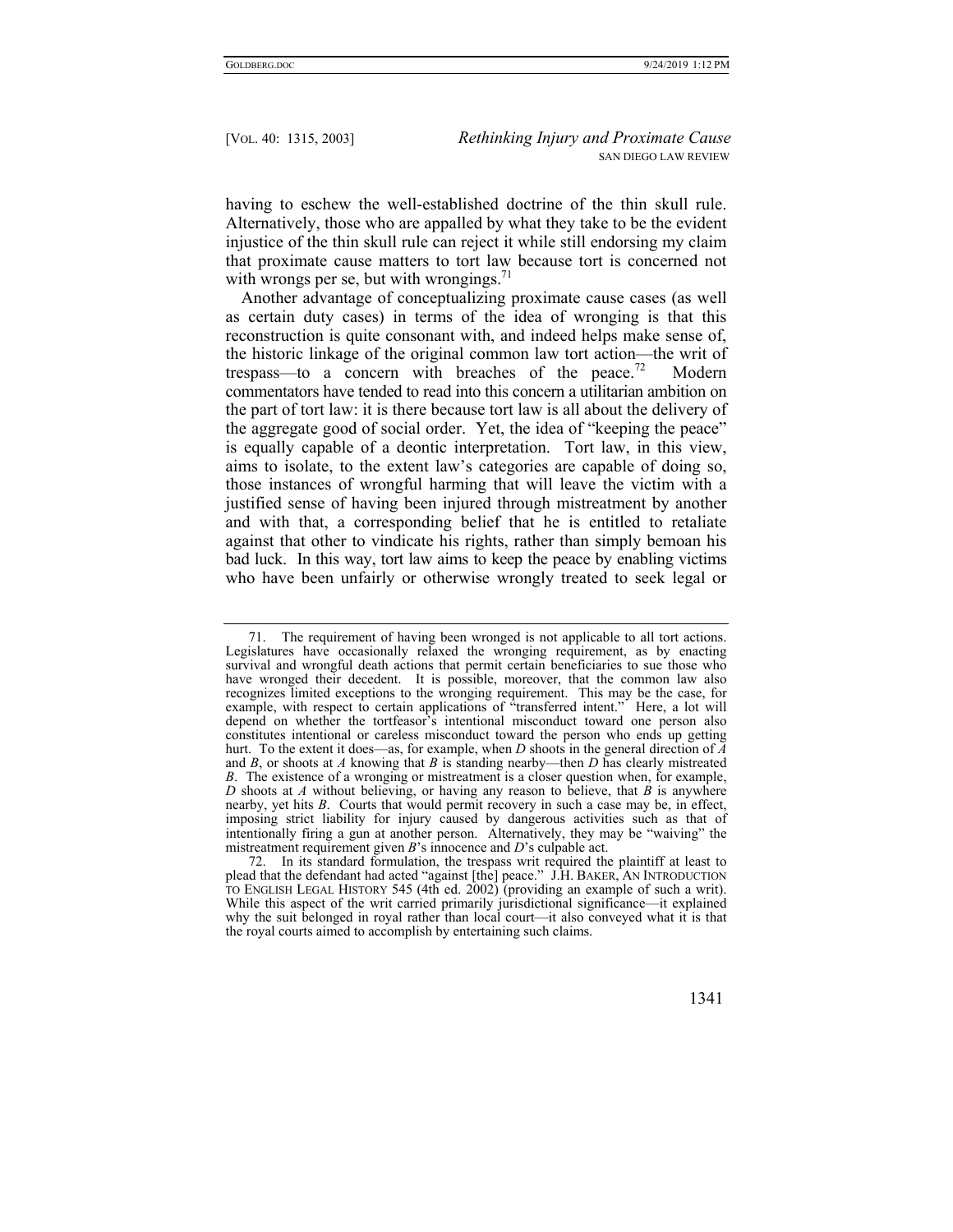civil recourse for having been wronged.

Interestingly, Professor Sherwin offers in her conference paper a picture of tort law largely consistent with the notion of empowering individuals to avenge mistreatment. To her mind, however, this is cause for regret over the very existence of tort law: the fact that its coherence resides in an idea of a victim seeking vengeance against a wrongdoer provides a reason to disparage the entire enterprise.<sup>73</sup> Sherwin's provides a reason to disparage the entire enterprise.<sup>73</sup> disposition toward tort rests, however, on the undefended supposition that, at least as a first-best matter, no department of law ought to recognize or validate victims' vengeful dispositions toward their victimizers. Yet the foregoing account suggests, to the contrary, that tort law serves a *desirable* civilizing function precisely by identifying instances in which an injured person would be justified in harboring feelings of mistreatment and a concomitant desire for vengeance, but then demanding that the victim eschew self-help and instead channel those feelings and that desire into a legal action seeking damages as vindication for having been mistreated. In this view, tort can claim to be a salutary branch of the law precisely because it provides *civil* redress or recourse.<sup>74</sup>

In addition, Professor Sherwin ought to take some comfort in that the law does not simply empower plaintiffs to sue whenever they subjectively believe or feel that they have been mistreated. Law must enshrine and set social norms.<sup>75</sup> So, for example, negligence doctrine as it pertains to emotional distress injuries must be fashioned in part out of a concern not to foster excessive sensitivity, lest it promote, by means of affording a remedy for certain instances of wrongfully caused emotional distress, a norm of being thin-skinned.<sup>76</sup> Likewise, tort law must take care not to issue an overly broad invitation to the victims of harm at the hands of others to feel indignation. Thus, tort law draws a line at foreseeability, or at harm-within-the-risk, as a way of specifying an objective normative standard as to when a victim may justifiably claim to have been wronged by another.

The preceding sketches an account of the rationale for a proximate cause limitation on responsibility for harms (and, if the symmetry principle holds, an equivalent limitation on credit for benefits conferred).

 <sup>73.</sup> Emily Sherwin, *Compensation and Revenge*, 40 SAN DIEGO L. REV. 1387, 1411–13 (2003).

<sup>74</sup>*. See* Goldberg & Zipursky, *supra* note 10, at 1641–46 (arguing that tort's value inheres in part in serving to channel vengeance into legal fora). For a general exposition of a theory of civil recourse, as contrasted to theories of corrective justice, see Benjamin C. Zipursky, *Civil Recourse, Not Corrective Justice*, 91 GEO. L.J. 695 (2003).

<sup>75</sup>*. See* Goldberg & Zipursky, *supra* note 10, at 1679–84.

<sup>76</sup>*. Id.*